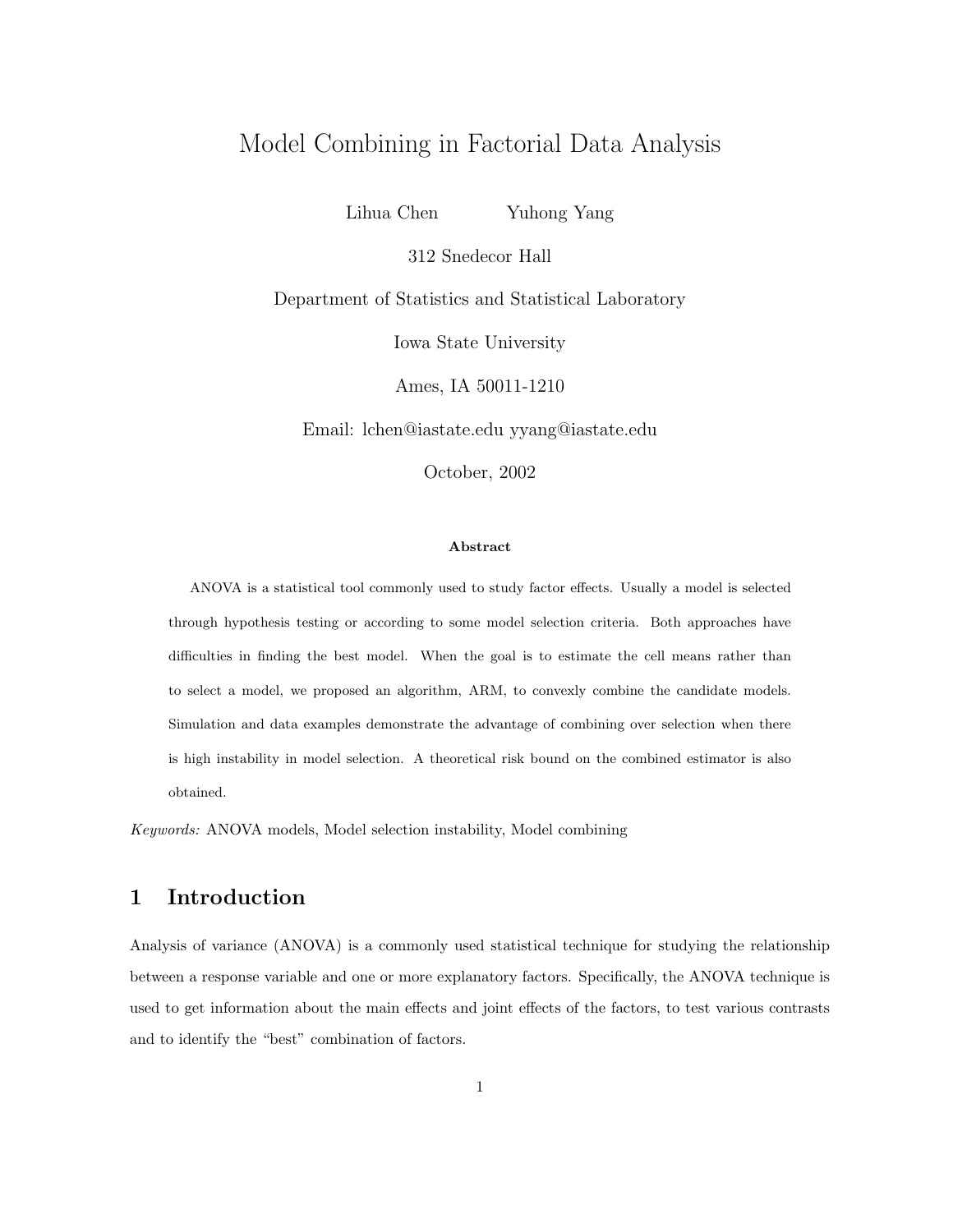Traditionally, analysis of variance has focused on the identification of significant factors. This reflects the design of experiment perspective, which aims to find out which factors significantly affect the response variable. Usually, when one compares a few models, one uses the ANOVA tables to eliminate the insignificant effects and factors. Under the normality assumption on the errors, elegant theoretical results on the decomposition of sum of squares provide powerful tools for comparing two nested models in the traditional hypothesis testing framework.

In applications of ANOVA, however, more often than not one can not confidently narrow the list of potential candidate models to a few models. In such a case, if testing is sequentially done, as it is often done in applications, little can be said on the overall performance of the whole procedure. In addition, another drawback associated with the hypothesis testing approach to comparing models is the arbitrary choice of the test size. It is unclear how such a choice is related to the performance of the selected model for the purpose of parameter estimation and prediction. Also there is a gray area where one may not feel comfortable in drawing definite conclusions.

The approach of using a model selection criterion is less subjective and perhaps better guided for overall performance. Various model selection criteria can be used for this purpose such as AIC (Akaike (1973)), cross validation (Allen (1974), Stone (1974)) and BIC (Schwarz (1978)). A problem common to data-driven methods of model selection is the potential for large instability in searching for the best model. Here "instability" is interpreted as the uncertainty in identifying the best model (in terms of a statistical risk of interest). Often a small change or perturbation of the data results in the selection of a quite different model. As a consequence, the prediction or estimation based on the selected model may have high variability.

Many efforts have been directed toward reducing the instability associated with model selection. Breiman (1996b) proposed bagging which involves generating multiple bootstrap versions of an estimator and then averaging them into a stabilized estimator. Empirical evidence showed an advantage for bagging in terms of estimation accuracy. Another approach to reducing variability in model selection is model averaging. Bayesian model averaging is a natural way to proceed from a Bayesian point of view (see, e.g., Draper (1995) and George and McCulloch (1997)), though attention has been mainly given to regression. Buckland, Burnham and Augustin (1997) proposed a plausible model weighting method based on the values of a model selection criterion (e.g., AIC).

It is well known that one disadvantage of combining is the difficulty in interpreting the estimator. However, in the ANOVA setting, since the cell means can be uniquely decomposed into main effects and interaction effects under a certain restriction on the parameters, factor effects can be analyzed effectively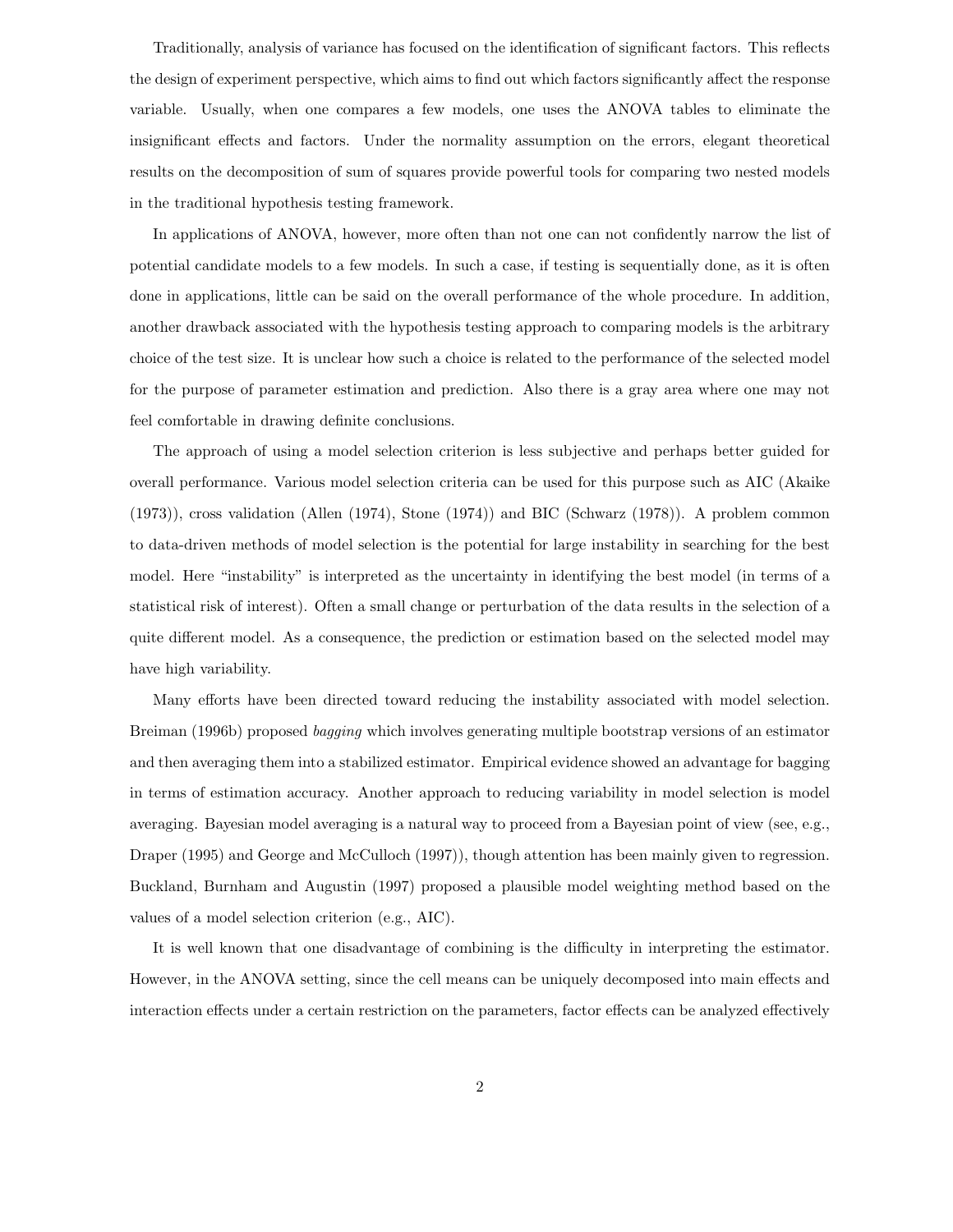through a good estimation of cell means by combining. Of course estimation of cell means is of interest in itself in many applications. For this reason, estimation of cell means in ANOVA models through combining becomes our main interest in this paper. The contributions of this work are:

1. We propose instability measures for model selection. Whenever model selection is involved, such measures are valuable for providing a reasonable sense of how trustworthy inference based on the final selected model is. We advocate the report of such measures in statistical applications in which model selection is involved. Our simulation and data examples show that often the objective of finding the correct or the best model is unrealistic.

2. When there is significant model selection instability, we propose the method ARM for combining (mixing) candidate models. A theoretical result is derived for the combining method.

3. We compare the performance of a hypothesis testing approach, model selection methods, and ARM in simulations and data examples.

ARM was proposed in Yang (2001a) for regression with random covariates. The methodology is modified in this work to deal with the ANOVA setting.

The paper is organized as follows. In Section 2, we set up the problem of interest. Section 3 proposes several approaches to measuring instability associated with model selection. In Section 4, we present the ARM algorithms. Intensive simulation results are given in Section 5. Concluding remarks are in Section 6. A risk bound to theoretically characterize its performance and the proofs of the theoretical results on ARM are given in an appendix.

## 2 Problem Setup

Suppose there are  $m (m \ge 2)$  factors with levels  $I_1, \dots, I_m (I_1, \dots, I_m \ge 2)$  respectively. Consider a balanced factorial design with J replicates. Let  $Y_{i_1\cdots i_m,j} = \mu_{i_1\cdots i_m} + \epsilon_{i_1\cdots i_m,j}$ , where  $Y_{i_1\cdots i_m,j}$  is the jth observation in cell  $i_1 \cdots i_m$ ,  $\mu_{i_1\cdots i_m}$  is the mean response at that cell and  $\epsilon_{i_1\cdots i_m,j}$  are independent Gaussian errors with mean 0 and unknown variance  $\sigma^2$  ( $\sigma^2 > 0$ ). ANOVA concerns how the cell means  $\mu_{i_1\cdots i_m}$  depend on the factors and also the estimation of main factor and interaction effects.

To estimate the cell means vector  $\mu = {\mu_{i_1\cdots i_m}}$ , K plausible models are considered:

$$
Y = \mu^{(k)} + \varepsilon,
$$

where  $Y = \{y_{i_1\cdots i_m,j}\}\$ is the data vector,  $\epsilon = \{\epsilon_{i_1\cdots i_m,j}\}\$ is the error vector and for each  $k \in \{1, ..., K\}$ , and  $\mu^{(k)}$  is a family of mean functions. For example,  $k = 1$  may be the independence model that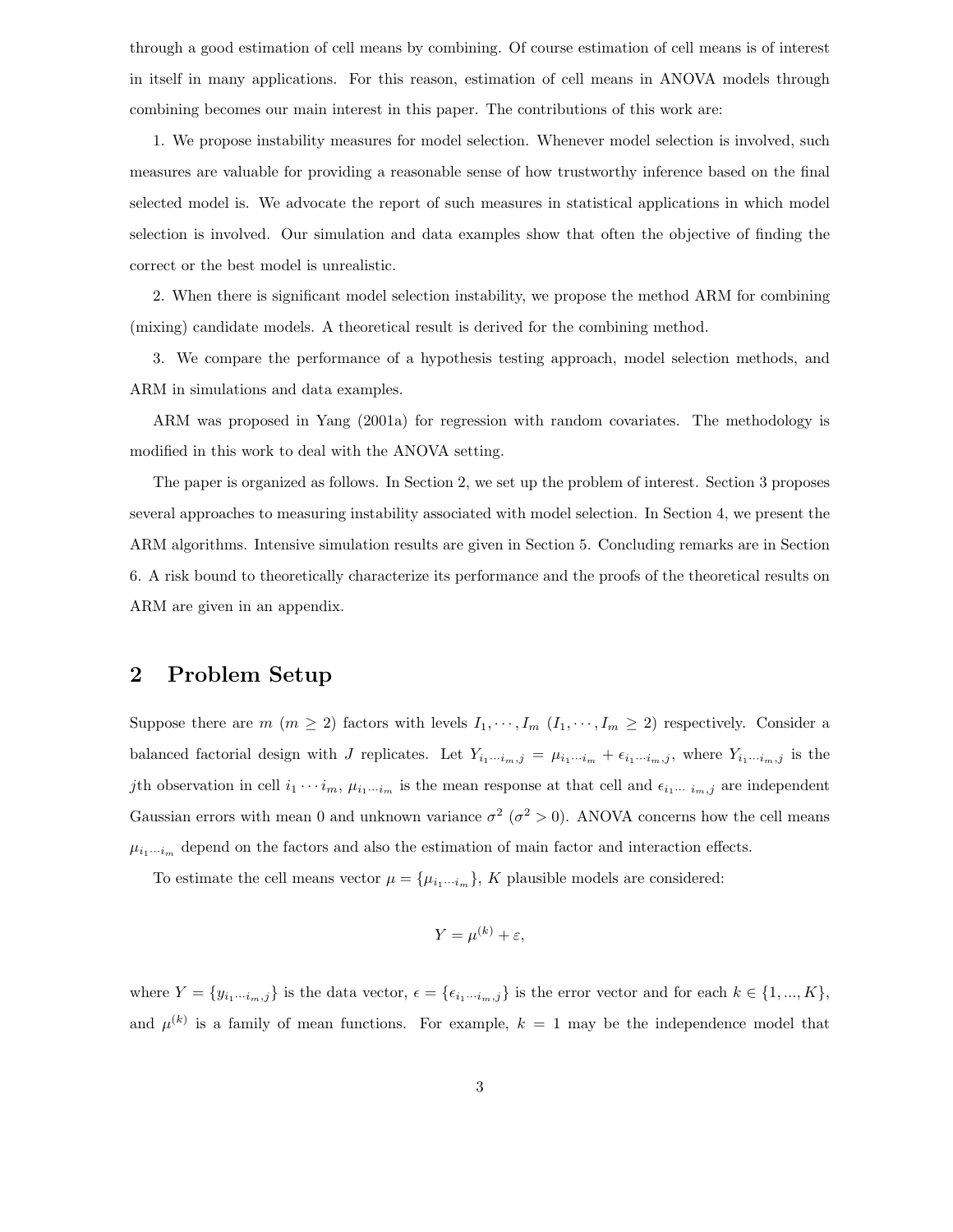includes only the main effects and  $k = 2$  may be the model including all the main effects and all the 2 way interactions.

In this paper, the comparison of estimators will be based on the average mean square error. Let  $\hat{\mu}$ be an estimator of  $\mu$  based on the data, the risk is

$$
R(\mu, \hat{\mu}) = \frac{1}{N} \sum_{i_1=1}^{I_1} \cdots \sum_{i_m=1}^{I_m} E(\mu_{i_1 \cdots i_m} - \hat{\mu}_{i_1 \cdots i_m})^2 = \frac{1}{N} E(||\mu - \hat{\mu}||^2)
$$

where  $N$  is the total number of cells in the model and the expectation is taken with respect to the randomness of the errors under the true model. In this paper, under the Gaussian errors, we will use the least square estimators (which is also MLE) to estimate the cell means.

## 3 Instability in Model Selection

As mentioned in the introduction, uncertainty in model selection in general has been well recognized. Model averaging techniques have been proposed as an alternative. However, there is no clear understanding of when model averaging methods outperform model selection in the estimation of cell means of factorial data.

Evidence from other contexts indicates that model selection may be more appropriate under some circumstances than others. We would expect our proposed method to perform better in cases where model selection is less appropriate. A formal measure that could quantify the appropriateness of model selection given a set of data could serve as a guide to understanding the properties of combining and selection in this investigation, and as a potential guide in applications to help decide whether to choose selecting or combining.

We propose such a measure based on a criterion of internal consistency. When a model selection technique initially chooses one model but chooses a different model when conditions are changed slightly, we say the model selection technique displays instability. We consider three ways in which conditions can be changed slightly. The data could be perturbed, as in measurement error, the data could be reduced, as in moving from a larger to a smaller experiment, or data could be redrawn from the same stable process as in tests repeated over time. We call the three instability measures corresponding to these three forms of slight change *perturbation instability,sequential instability*, and *parametric bootstrap* instability respectively.

The three model selection methods considered here are AIC, BIC, and methods based on hypothesis tests. The first two methods can be applied to our data sets directly, but we have to make a choice to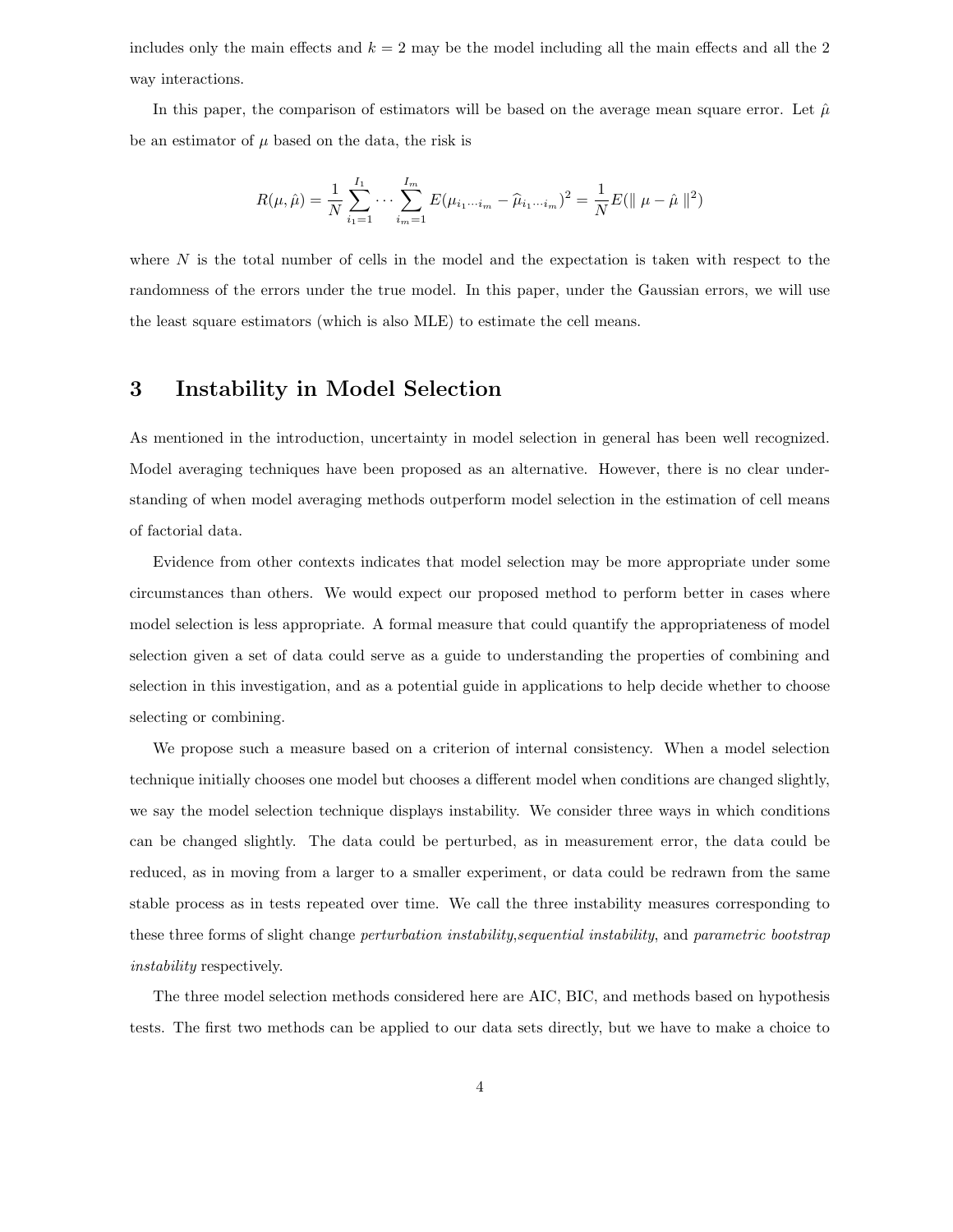address the third. Model selection based on hypothesis testing is approached in a variety of ways and often there are several ways to implement each approach, each potentially leading to different outcomes.

In a balanced design, F tests can be performed to study the factor and interaction effects. The most commonly used test size is  $.05$ , which is the default value in many statistical packages. The F test plays an important role in model comparison and selection. In the simplest case, it can be used to compare two nested models. One common way of applying  $F$  tests to study factor effects starts with the full model and obtains the ANOVA table from the full model. Then all the terms that are not significant at 0.05 level are dropped. The remaining terms constitute the selected model. We will call this approach the ANOVA method. Because it is common, well understood, and gives unequivocal results suitable to computational evaluation, we will use it as the representative of hypothesis test based model selection.

## 3.1 Some data sets

Six data sets will be used to demonstrate the proposed instability measures. We briefly describe the data sets below.

Data set 1 (Neter, et al. (1996, p. 942)):

A 2<sup>3</sup> experiment. Each treatment has three replicates.

Data set 2 (Vardeman S (2001, p. 191))

A  $2^3$  experiment. Each treatment has three replicates.

Data set 3 (Montgomery D (1996, p.341)):

A  $2^3$  experiment. Each treatment has two replicates.

Data set 4 (Garcia-Diaz A and Phillips D.T (1995, p.218)):

A  $2^3$  experiment. Each treatment has two replicates.

Data set 5 (Montgomery D (1996, p.345)):

A  $2<sup>4</sup>$  experiment. Each treatment has two replicates.

Data set 6 (McLean R.A and Anderson V.L (1984, p.7)):

A  $2<sup>4</sup>$  experiment. Each treatment has two replicates.

### 3.2 Parametric Bootstrap Instability

The idea of parametric bootstrap can be naturally used to measure model selection instability. Consider a model selection method. The selected model is used to get the estimated cell means  $\hat{\mu}_{i_1\cdots i_m}$  and the estimate of the error variance  $\hat{\sigma}^2$ . Then in each cell, J observations are generated from  $N(\hat{\mu}_{i_1\cdots i_m}, \hat{\sigma}^2)$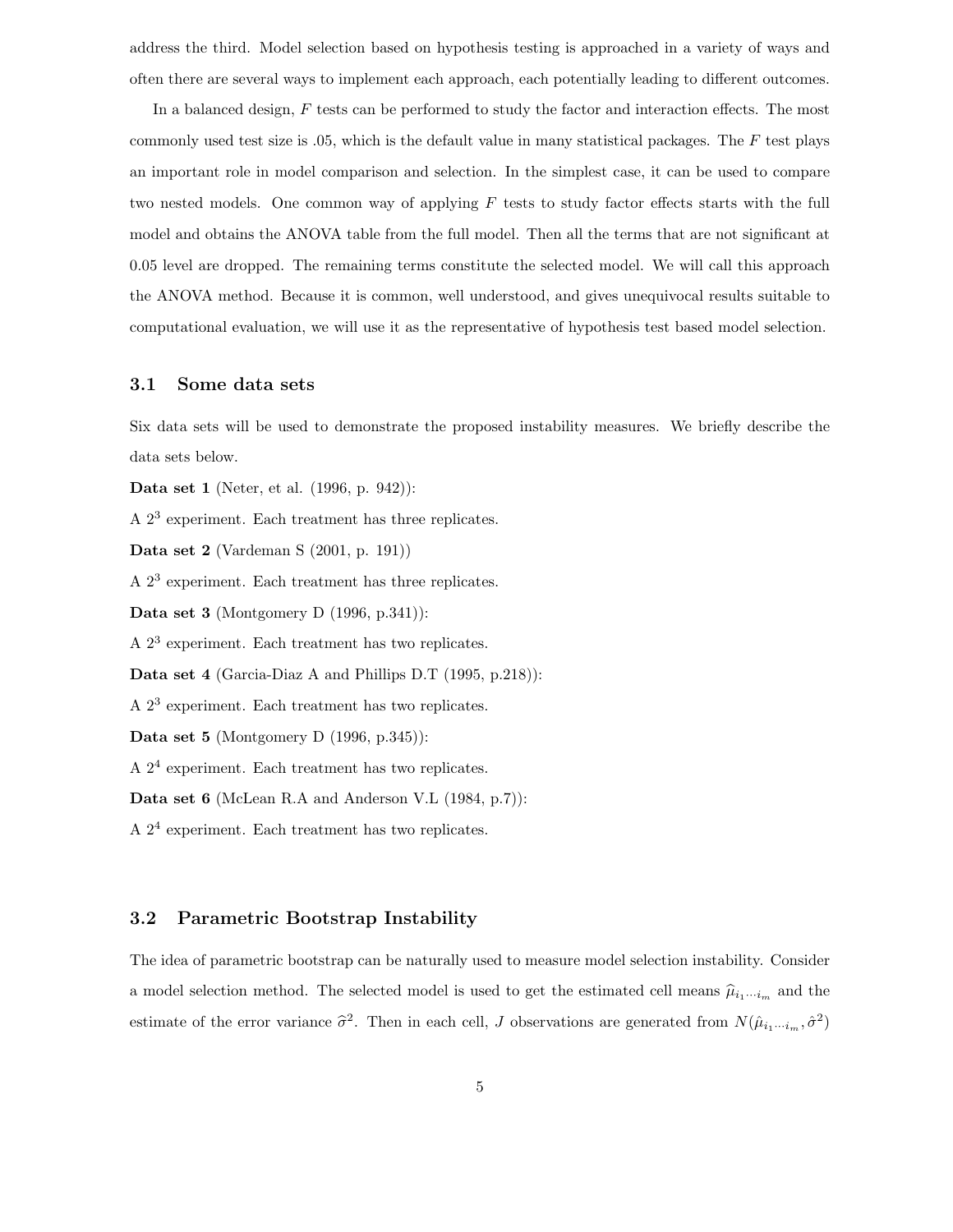and the selection method is applied to the new data. The procedure is repeated a large number of times (say 100) and the relative frequency with which it chooses a different model is recorded. If the frequency is high, the selection process is unstable. The results of this measure for the data sets are summarized in table 1.

|            | <b>ANOVA</b> | AIC  | <b>BIC</b> |
|------------|--------------|------|------------|
| Data set 1 | 0.36         | 0.34 | 0.36       |
| Data set 2 | 0.14         | 0.20 | 0.06       |
| Data set 3 | 0.22         | 0.32 | 0.33       |
| Data set 4 | 0.41         | 0.54 | 0.52       |
| Data set 5 | 0.58         | 0.54 | 0.59       |
| Data set 6 | 0.75         | 0.66 | 0.52       |

Table 1: Parametric Bootstrap Instability of the Data Sets

### 3.3 Sequential Instability

Sequential instability examines the consistency of selection at different data sizes. We expect that removing a small proportion of the data shouldn't make much difference if a procedure is stable. In the balanced design, we randomly remove 1 observation from each cell and apply the same model selection procedure to the remaining data. The relative frequency with which a different model is chosen in 100 replications is recorded.

We apply this approach only to the data sets with at least 3 replicates. For the cases with only 2 replicates, removing one observation per cell implies reduction of the samples size by one half, which may have quite different statistical behavior. The results are summarized in table 2.

|            | <b>ANOVA</b> | AIC. | BIC  |
|------------|--------------|------|------|
| Data set 1 | 0.33         | 0.45 | 0.44 |
| Data set 2 |              | 0.14 | 0.07 |
| Data set 3 | 0.21         | 0.35 | 0.42 |

Table 2: Sequential Instability of the Data Sets

Regarding the validity of the sequential instability, naturally, one may wonder whether high frequencies of choosing a different model are due to model selection instability or due to the reduction of sample size. Does the best model change when we change the data size by  $1/3$ ? A simulation to address this concern is given below.

Let's consider the model  $y = a+b+c+ab$ , with parameters taking values  $a_1 = 0.75$ ,  $b_1 = -0.50$ ,  $c_1 =$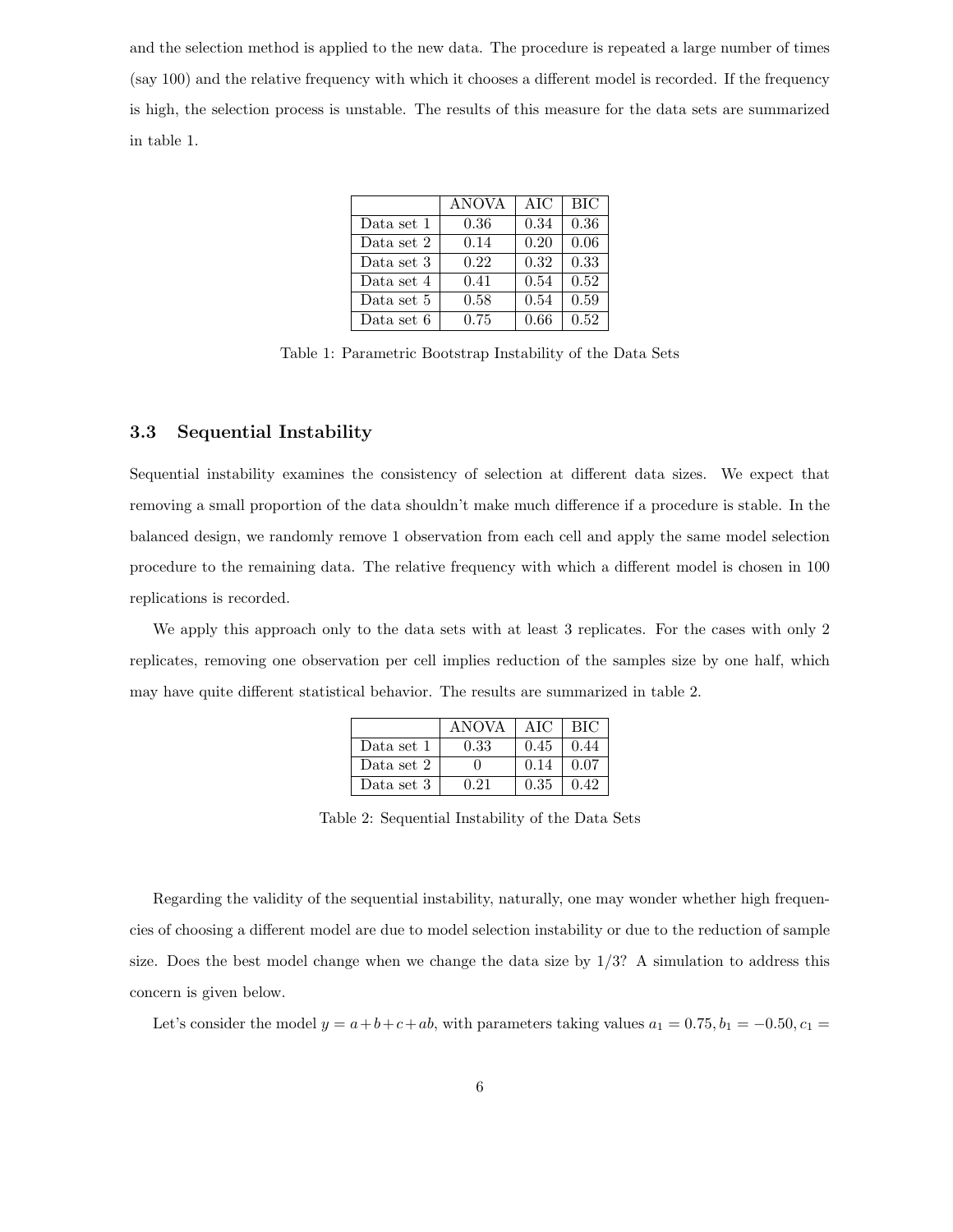0.25, and  $ab_{11} = 0.125$  with  $\sigma^2 = 1$ . Three replicates in each cell are generated from this model. Fit the data on all candidate models and calculate the mean square error based on the difference between estimated and true cell means. Randomly delete 1 data point in each cell and calculate the mean square error on the remaining data. The model with the minimum average mean square error after 100 repetitions of this procedure is identified as the best model in terms of the statistical risk.

In both the full and the reduced data sets, the model  $y = a + b + c$  was identified as the best model. Apply AIC and BIC to the data and we found when the data size changed, AIC and BIC chose different models 53 and 45 times respectively. In both data sizes, they did not choose the best model in more than 90 times out of 100 times.

This showed that while the data size changed, the model with the smallest risk remained the same, but model selection methods displayed much instability.

## 3.4 Perturbation Instability

The perturbation approach to measuring instability involves perturbing each data point by a small amount and reselecting to see if the model selected changes. For each data point y, a perturbed data point is generated from  $N(y, \tau \hat{\sigma}^2)$ , where  $\tau$  is the scaler factor and  $\hat{\sigma}^2$  is the estimated variance from the model selected based on the original data. The model selection method is repeated on the perturbed data. The procedure is repeated 100 times and we record the relative frequency with which a different model is chosen.

|       | $\tau = 0.2$ | $\tau = 0.4$ | $\tau = 0.6$ | $\tau = 0.8$ | $\tau = 1$ |
|-------|--------------|--------------|--------------|--------------|------------|
| ANOVA |              | 0.08         | 0.34         | 0.48         | 0.58       |
| AIC   |              | 0.13         | 0.35         | 0.37         | 0.63       |
| BІC   |              | 0.15         | 0.33         | 0.49         | 0.69       |

Table 3: Perturbation Instability of Data Set 1

|              | $\tau = 0.2$ | $\tau = 0.4$ | $\tau = 0.6$ | $\tau = 0.8$ | $\tau = 1$ |
|--------------|--------------|--------------|--------------|--------------|------------|
| <b>ANOVA</b> |              |              |              |              | 0.03       |
| AIC          |              |              | 0.01         | 0.02         | 0.03       |
| ВIС          |              | 0.01         | 0.01         | $0.01\,$     | 0.01       |

Table 4: Perturbation Instability of Data Set 2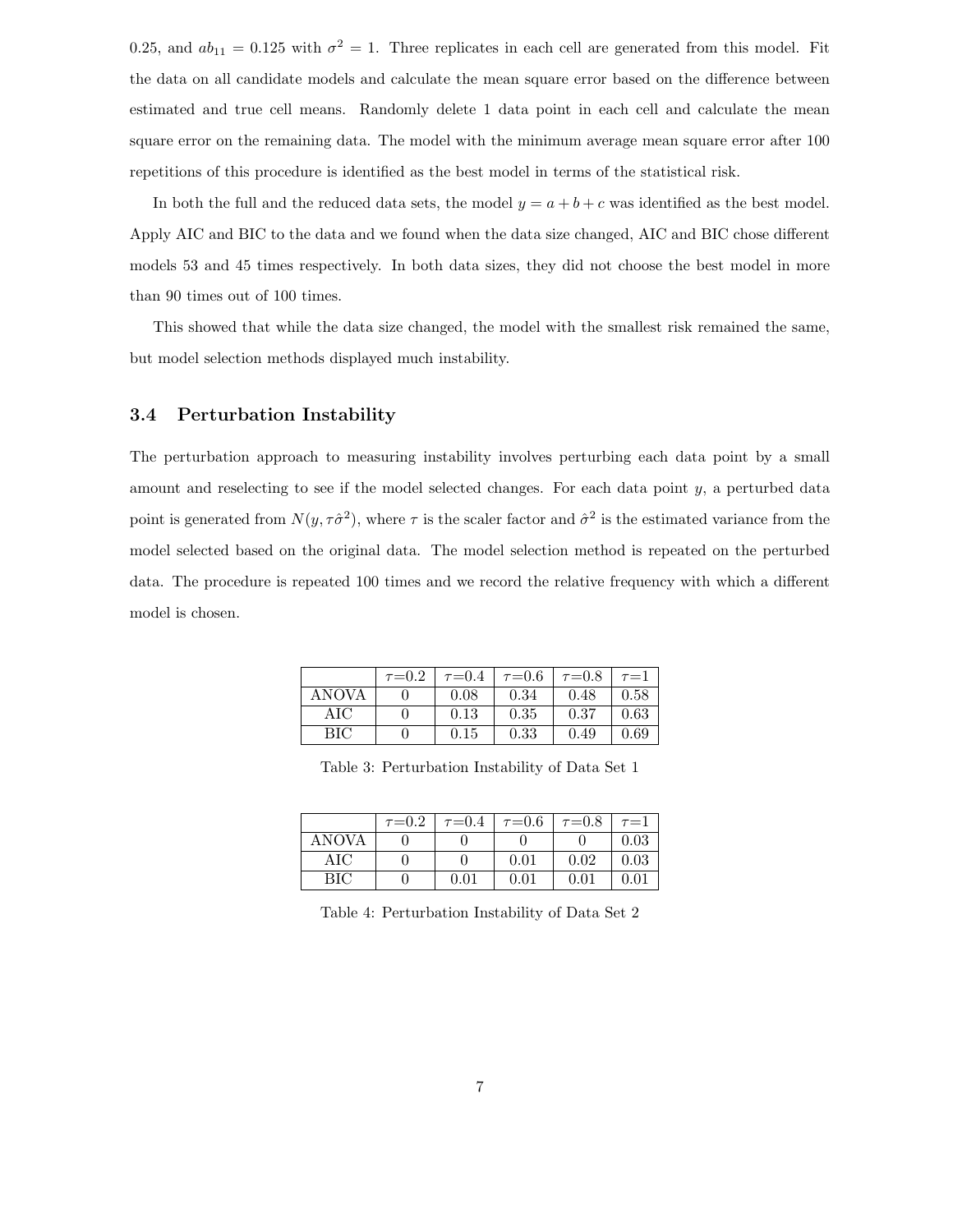|       | $\tau = 0.2$ | $\tau = 0.4$ | $\tau{=}0.6$ | $\tau = 0.8$ | $\tau = 1$ |
|-------|--------------|--------------|--------------|--------------|------------|
| ANOVA |              |              |              | 0.12         | 0.22       |
| AIC   |              | 0.15         | 0.25         | 0.27         | 0.44       |
| BIC.  |              | 0.10         | 0.36         | 0.42         | 0.67       |

Table 5: Perturbation Instability of Data Set 3

|       | $\tau = 0.2$ | $\tau = 0.4$ | $\tau = 0.6$ | $\tau = 0.8$ | $\tau = 1$ |
|-------|--------------|--------------|--------------|--------------|------------|
| ANOVA | 0.39         | 0.51         | 0.55         | 0.73         | 0.77       |
| AIC   | 0.22         | 0.49         | 0.56         | 0.62         | 0.79       |
| BІC   | 0.23         | 0.51         | 0.57         | 0.64         | 0.84       |

Table 6: Perturbation Instability of Data Set 4

## 3.5 Analysis of Results

Data set 2 had the smallest instability by all three measures for all three model selection techniques. Data set 3 was next, though perturbation instability was higher at  $\tau = 0.4$  for AIC and was more unstable at  $\tau = 0.6$  for BIC.

Parametric bootstrap instability ranked the remaining data sets, from lowest instability, as 4, 5, and 6 in all methods except for BIC, where the order of 5 and 6 was reversed. Thus the over all ranking is 2,3,1,4,5,6, with the last three methods ranked by only two measures. This order is roughly consistent with the idea that more complex models should be harder to estimate - the three factor models were more stable than the four factor models, and that more data should make estimation easier - the two replication cases showed more instability. The anomaly in this ranking is data set 1, a three factor data set with three replications that proved less stable than than one with only two replications. This could be accounted for by a low noise level in data set three or a high one in data set one.

The instability of ANOVA in data set 4 was lower than that of the other two methods, though not enough to reverse ranking. The instability of BIC for data set 5 was about the same as that of the other two methods. But in data set 6, BIC had much lower instability than the other methods, which in turn were far from each other in instability. Data set 6 thus appeared to be a data set of highest instability and a data set in which there was the most variance among the three methods.

In perturbation instability, data set 4 was the most consistently ranked at all levels of  $\tau$  and was the most stable of the last three. ANOVA ranked the three data sets most consistently, while BIC was most inconsistent at different levels of  $\tau$ . BIC had most inconsistent in its ranking for the most unstable data set. BIC again had about the same amount of instability for data set 4, but the instability it had at different levels of  $\tau$  were very wide spread for data set 6. The rankings largely agreed at each level of  $\tau$ . While reported as a table of values at present, this measure will be refined as single slope rather than points at various  $\tau$  levels. The reversals may be artifacts of the small number of replications presently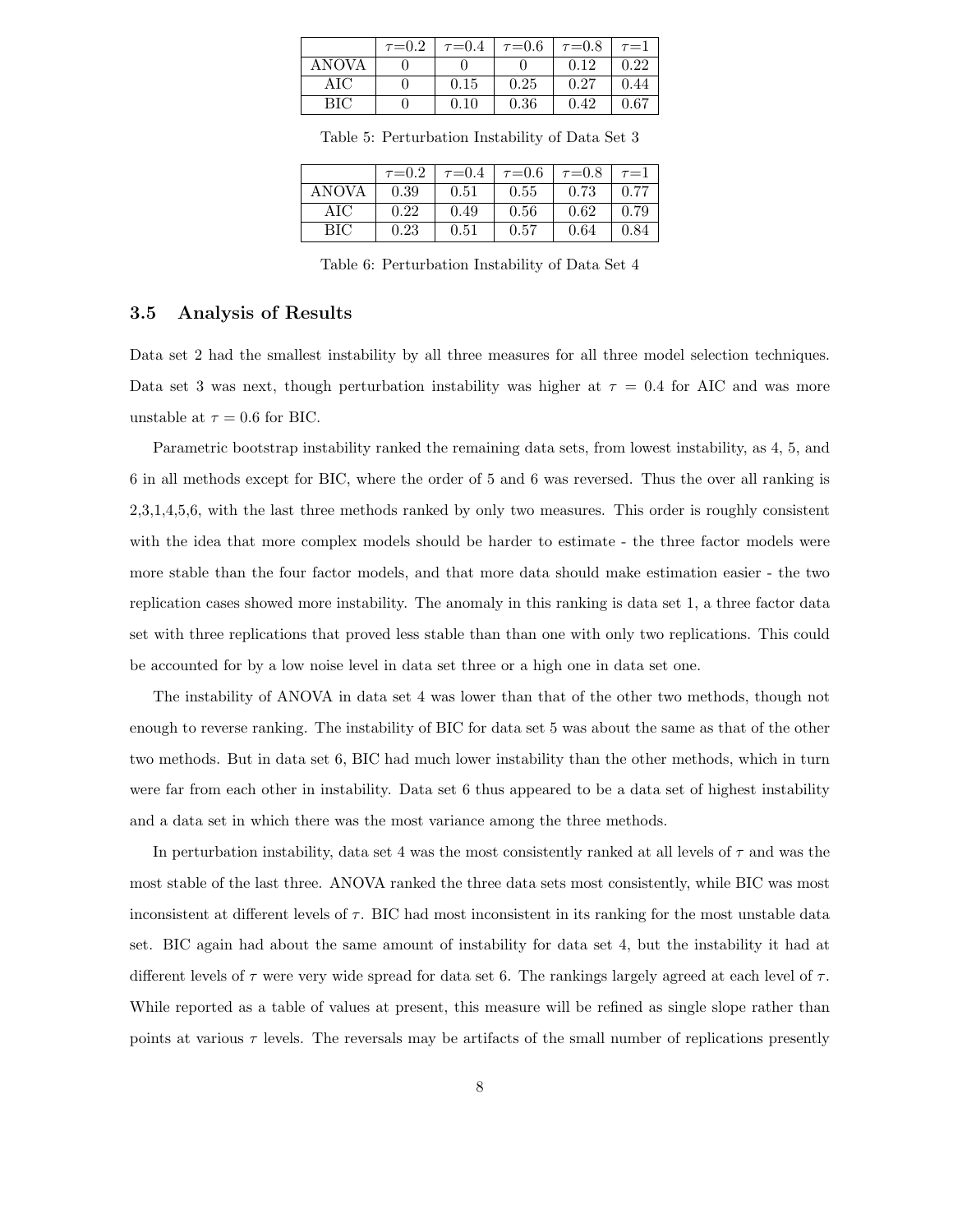|            | $\tau = 0.2$ | $\tau = 0.4$ | $\tau = 0.6$ | $\tau = 0.8$ | $\tau = 1$ |
|------------|--------------|--------------|--------------|--------------|------------|
| ANOVA      | 21           |              | 56           |              | $Q \nabla$ |
| AIC        | 32           | 58           |              | 83           | 87         |
| <b>RIC</b> |              | 25           |              | 79           | 76         |

Table 7: Perturbation Instability of Data Set 5

|       | $\tau = 0.2$ | $\tau = 0.4$ | $\tau = 0.6$ | $\tau = 0.8$ | $\tau = 1$ |
|-------|--------------|--------------|--------------|--------------|------------|
| ANOVA | 0.37         | 0.53         | 0.70         | 0.89         | 0.96       |
| AIC   | 0.54         | 0.76         | 0.72         | 0.77         | 0.88       |
| BIC.  |              | 0.12         | 0.45         | 0.71         | 0.86       |

Table 8: Perturbation Instability of Data Set 6

used in calculating the measure. This too will be refined for this as well as the other measures making them all more precise. The characterization is none the less fairly clear and consistent. The measures of instability, while broadly consistent on ranking of the data sets, are not identical. They vary over model selection methods and they vary in magnitude across data sets. Thus they appear to be informative about the different methods on the same data set and about the character of different data sets.

The combining method to be described next will be applied to the preceding data sets and analyzed with respect to the results just summarized. The results suggest it the combining method should perform better on data set 6 than on data set 2 and that data sets 3 and 4 should be in between.

## 4 An algorithm for model combining

The ARM algorithm proposed by Yang uses a portion of the data to fit each candidate model and the other portion of the data to evaluate the performance of each candidate model. The candidate models are weighted according to their performance in the evaluation stage and combined to give the ARM estimator. In this paper, we adapt the ARM algorithm to the special case of a balanced factorial design. The details of the algorithm are as follows:

#### Algorithm

- Step 1. Randomly permute the order of the J observations within each cell.
- Step 2. Split the data into 2 parts. In each cell, the first part has  $J_1$  observations, the second part has  $J_2$  observations. The data in each cell are split in the same proportion to maintain the balanced design. Note  $J = J_1 + J_2$ . The first part of data contains  $n_1 = J_1N$  observations and is denoted by  $Z^{(1)}$ , the second part contains  $n_2 = J_2N$  observations and is denoted by  $Z^{(2)}$ .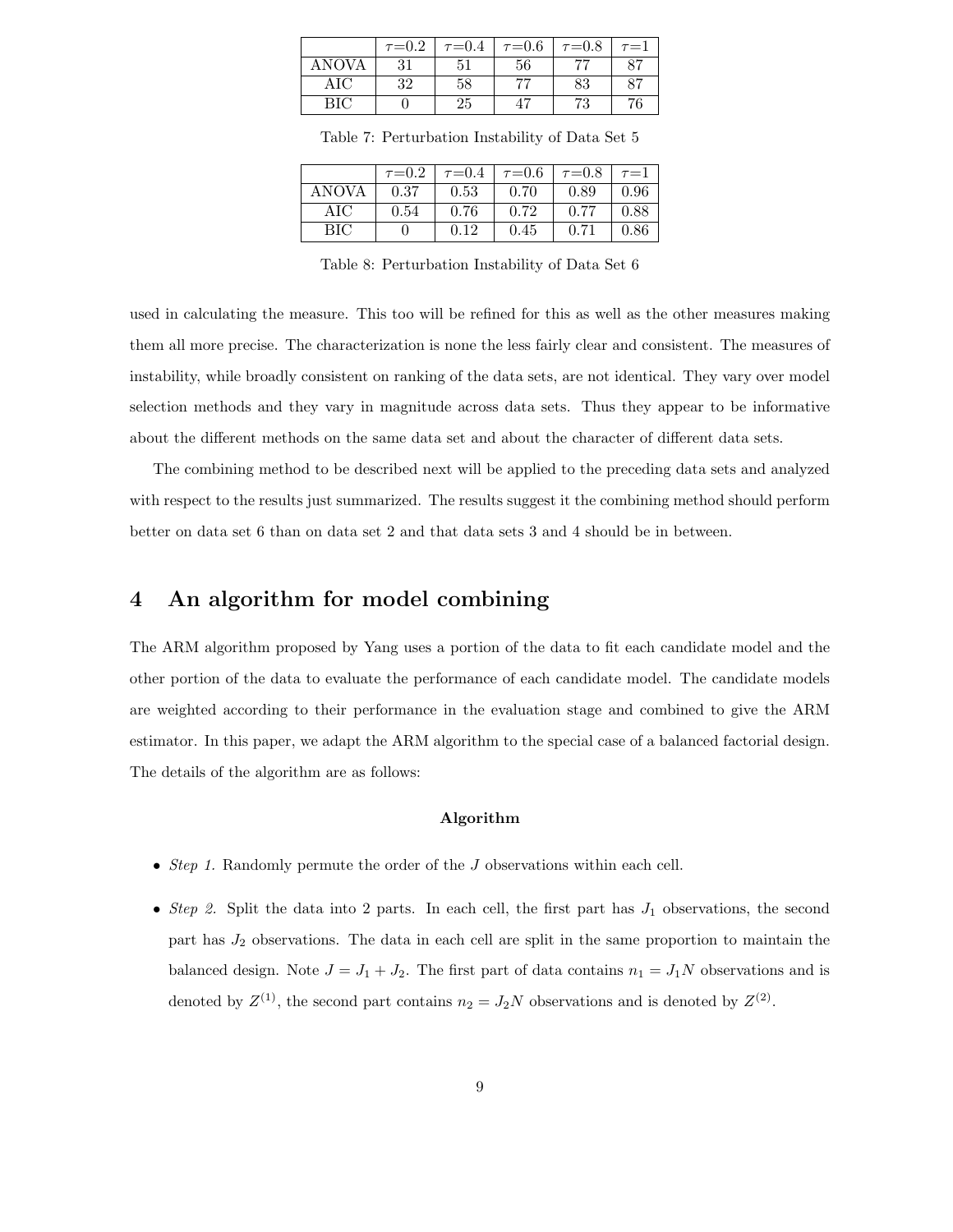- Step 3. For each candidate model  $k = 1, 2...K$ , obtain  $\hat{\mu}^{(k)} = \hat{\mu}_{n_1}^{(k)}$  by least square method based on  $Z^{(1)}$ . Obtain the estimate of the variance  $\hat{\sigma}_k = \hat{\sigma}_{k,n_1}^2$  from the same set of data.
- Step 4. Assess the performance of the models using  $Z^{(2)}$ , the remaining part of the data  $Z^{(2)}$ , according to the overall measure of discrepancy  $D_k = \sum_{i_1=1}^{I_1} \cdots \sum_{i_m=1}^{I_m} \sum_{j=J_1+1}^{J} (Y_{i_1\cdots i_m,j} - \hat{\mu}_{i_1\cdots i_m})^2$ .
- Step 5. Assign each model  $k$  the weight

$$
W_k = \frac{\left(\hat{\sigma}_k^2\right)^{-n_2/2} \exp\left(-\hat{\sigma}_k^{-2} D_k/2\right)}{\sum_{l=1}^L \left(\hat{\sigma}_l^2\right)^{-n_2/2} \exp\left(-\hat{\sigma}_l^{-2} D_l/2\right)}.
$$

Note that  $\sum_{k=1}^{K} W_k = 1$ .

• Step 6. Repeat steps 1-5  $M-1$  times and average the weights over the M random permutations. Let  $\hat{W}_k$  be the weight of the k th model obtained this way. Compute the convex combination of estimators produced by the models:

$$
\tilde{\mu}_{i_1\cdots i_m} = \sum_{k=1}^K \hat{W}_k \hat{\mu}_{i_1\cdots i_m}^{(k)}
$$

#### Remarks:

- 1. If we put the uniform prior on the models and take the estimates of  $\mu$  and  $\sigma$  based on the first part of the data as the true values of the models, then  $W_k$  may be interpreted as the posterior probability of model  $k$  after observing the second part of the data. Our motivation and justification, however, is not necessarily Bayesian. Note that ARM is not a formal Bayes procedure. In particular, no averaging over parameters is performed.
- 2. Note that  $\hat{\mu}_n$  depends on all the estimators from the candidate models. When the uncertainty of finding the best model is small, the lack of interpretability is a serious drawback of a model combining method. When the uncertainty is large, however, since the selected model is not trustworthy, insisting on interpretability is not appropriate.
- 3. Note for the estimation of  $\sigma^2$ , if we take model dependent variance estimation method using  $\hat{\sigma}_k^2 = SSE_k/(n - p_k)$ , where  $SSE_k$  is the sum of squared residuals, n is the sample size and  $p_k$  is the number of parameters in the model k. We will encounter difficulty in estimating  $\sigma^2$  for the full model if there is only one observation in the first part of the data. In this case, we can borrow the variance estimation from the other models. One reasonable approach is to borrow the variance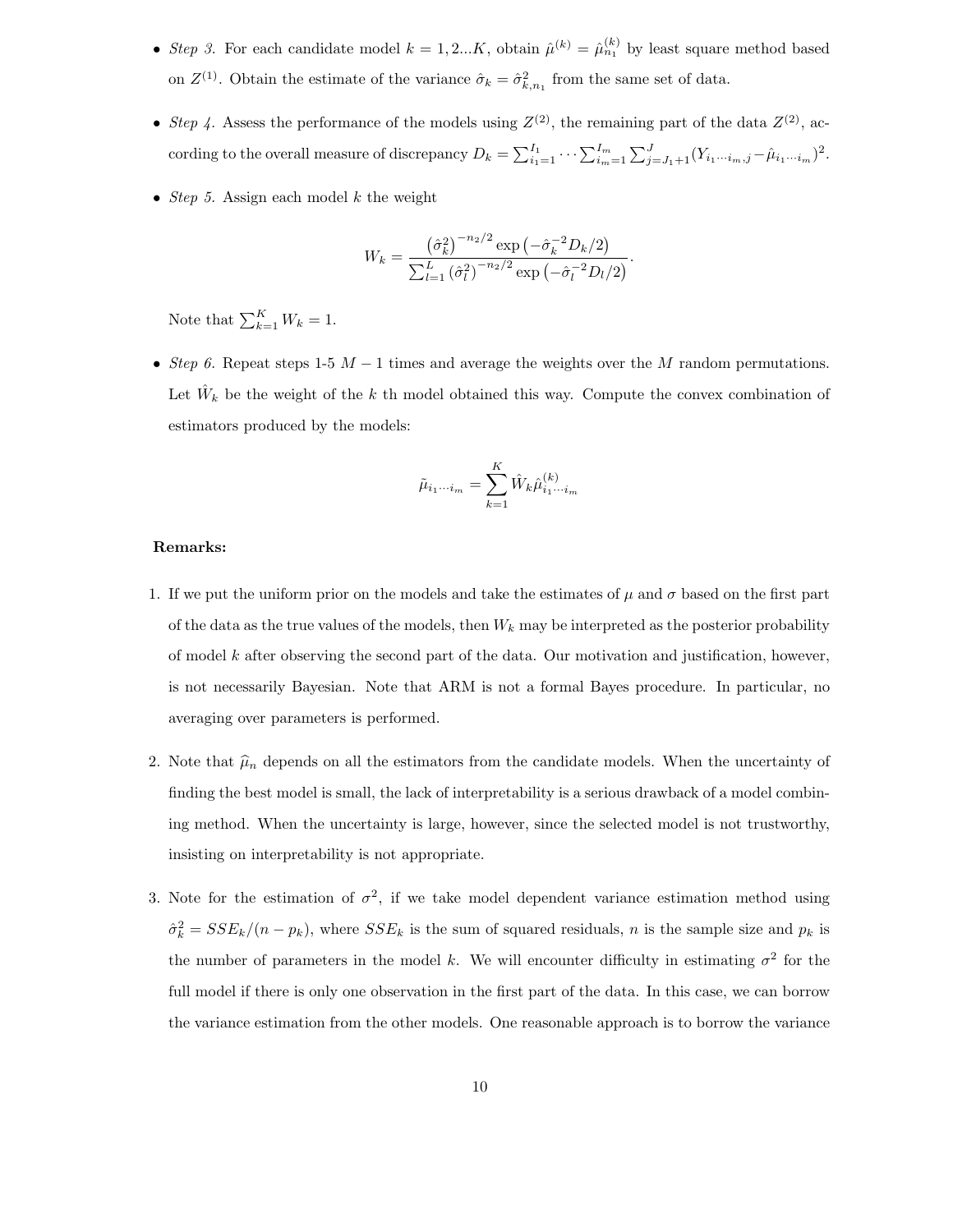estimate from the next largest model. This is the approach we adopted in the simulations. Another approach is to estimate the variance using the full data. Also the variance can be estimated by pooled sample variances across all the cells.

## 5 Empirical Studies

In this section, we will compare the performance of ARM with that of some model selection methods under a certain assessment criterion. Comparisons are made with both simulations and real data examples. With simulated data, the assessment criterion is the risk discussed is Section 2. With the real data sets, the assessment criterion is the square prediction error. The model selection methods considered here include AIC, BIC, ANOVA, and CV. The CV we consider chooses a model in the following way: Randomly spare one data point in each cell as test data. Denote the test data by  $(y_{i_1\cdots i_m})$ . For each model, get the estimate of the cell means  $\hat{\mu}_{i_1\cdots i_m}$  based on the remaining data. Calculate the square prediction error by  $\sum_{i=1}^{I_1} \cdots \sum_{i_m=1}^{I_m} (y_{i_1\cdots i_m} - \hat{\mu}_{i_1\cdots i_m})^2$ . We repeat the procedure 50 times to average out the splitting effect. The model with the minimum average square prediction error is selected.

The simulations start with the selection of a true model. The true cell means  $\mu_{i_1\cdots i_m}$  are calculated according to the model. In each cell J observations are generated from  $N(\mu_{i_1\cdots i_m}, \sigma^2)$ . We generate a large number of (say L) data sets from the same true model and use the average of the square errors from these L replications as a Monte Carlo approximation of risk ( average mean square error) for AIC, BIC, ANOVA, CV and ARM respectively. With each replication, the data are permuted M times to average out instability in splitting which occurs in both CV selection and model combining.

For selection and combining, the candidates are the 5 possible models in 2 factor design, the candidates ar e the 19 possible models in the 3 factor design, and the candidates are the 167 possible models in 4 factor case (we include the null model as a candidate). Note that as usual, only hierarchical models are considered as candidate models.

We consider several settings. First, some fixed 2, 3 and 4 factor models and some randomly generated models are analyzed. Results on some data examples follow the simulations. In all these settings, each factor has two levels.

## 5.1 Fixed Models

In each case, 100 data sets are generated from one specified true model and the average mean square error are based on these 100 replications. With each replication, the data are permuted 50 times to average out splitting variability. The simulation results are in table 9-13. The number in the parenthesis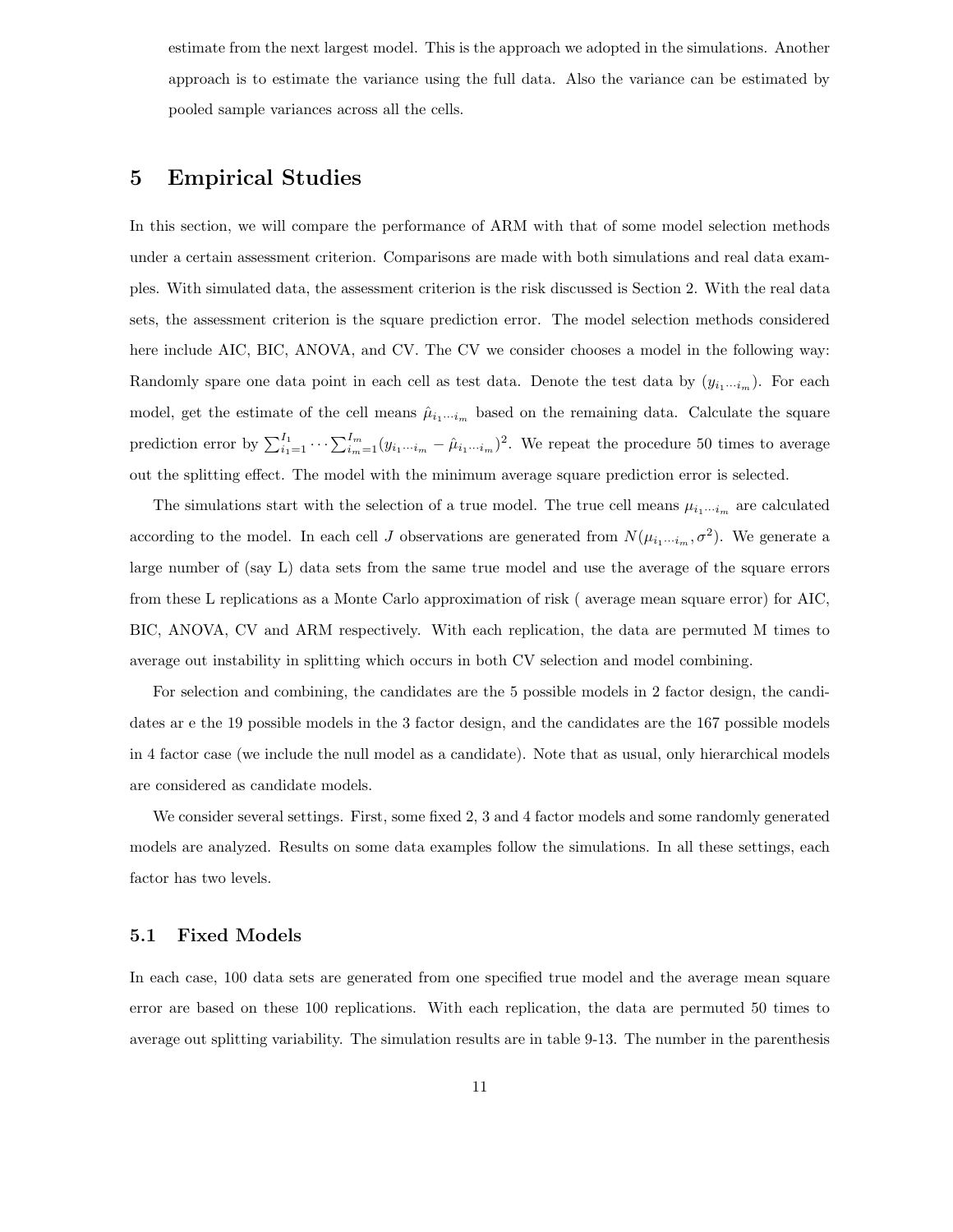is the standard error of the average square error.

**Case 1** Two factors: Data are generated from the model  $y = a + b + ab$ , with  $a_1 = 0.75$ ,  $b_1 =$  $-0.68, ab_{11} = 0.29$ . Each cell has 2 replicates.

|                             | AIC     | <b>BIC</b> | CV      | ARM     |
|-----------------------------|---------|------------|---------|---------|
| $\overline{\sigma^2} = 0.5$ | 0.304   | 0.309      | 0.333   | 0.302   |
|                             | (0.022) | (0.022)    | (0.022) | (0.016) |
| $\sigma^2=1$                | 0.604   | 0.621      | 0.585   | 0.394   |
|                             | (0.035) | (0.035)    | (0.033) | (0.023) |
| $\sigma^2=1.5$              | 0.923   | 0.929      | 0.891   | 0.605   |
|                             | (0.049) | (0.049)    | (0.052) | (0.041) |

Table 9: Comparing Model Selection to Combining with 2 Factor Models

Since we had only 5 available candidates models, we expected the model selection procedures didn't have much difficulty in identifying the best model. But ARM still exhibited advantages when we increased the noise level to high values.

**Case 2** Three factors: Data are generated from  $y = a + b + c + ab$  with  $a_1 = 0.75$ ,  $b_1 = 0.68$ ,  $c_1 =$  $0.29, ab_{11} = 0.12$ . Each cell has 3 replicates. We can see as the noise level increased, the advantage of

|                             | AIC     | BIC     | CV      | ARM     |
|-----------------------------|---------|---------|---------|---------|
| $\overline{\sigma^2=0.5}$   | 0.134   | 0.140   | 0.136   | 0.113   |
|                             | (0.008) | (0.008) | (0.007) | (0.006) |
| $\sigma^2=1$                | 0.274   | 0.316   | 0.290   | 0.209   |
|                             | (0.017) | (0.022) | (0.019) | (0.013) |
| $\overline{\sigma}^2 = 1.5$ | 0.440   | 0.516   | 0.449   | 0.302   |
|                             | (0.030) | (0.032) | (0.035) | (0.019) |

Table 10: Comparing Model Selection to Combining with 3 Factor Models

combining also increased. At the three noise levels, ARM achieved a reduction in risk over the best one of AIC, BIC and CV by 13.3%, 20.9% and 26.2% respectively.

case 3 Three factors: In this case, we keep the same model as in case 2 and the same parameter values except change  $ab_{11} = 0.32$ . Each cell has three replicates. We increase the magnitude of the interaction term so it not vague any more. When the model does not contain obviously weak interaction terms, ARM still has a big advantage as in the previous case. That may be due to the fact that there still exist relatively weak terms in the model. The reduction in risk by ARM is 13.2%, 16.8% and 26.2% respectively.

**Case 4** Four factors: Data are generated from the model  $y = a + b + c + d + bc + cd$ , with  $\mu_0 =$  $0, a_1 = 0.75, b_1 = -0.46, c_1 = -0.25, d_1 = 0.29, bc_{11} = 0.12, cd_{11} = -0.30$ . Each cell has 2 replicates.

In this case, we included a weak  $b * c$  interaction term. ARM showed substantial advantage at all the noise levels. Again, the advantage increased when the noise level increased from 0.5 to 1.5. ARM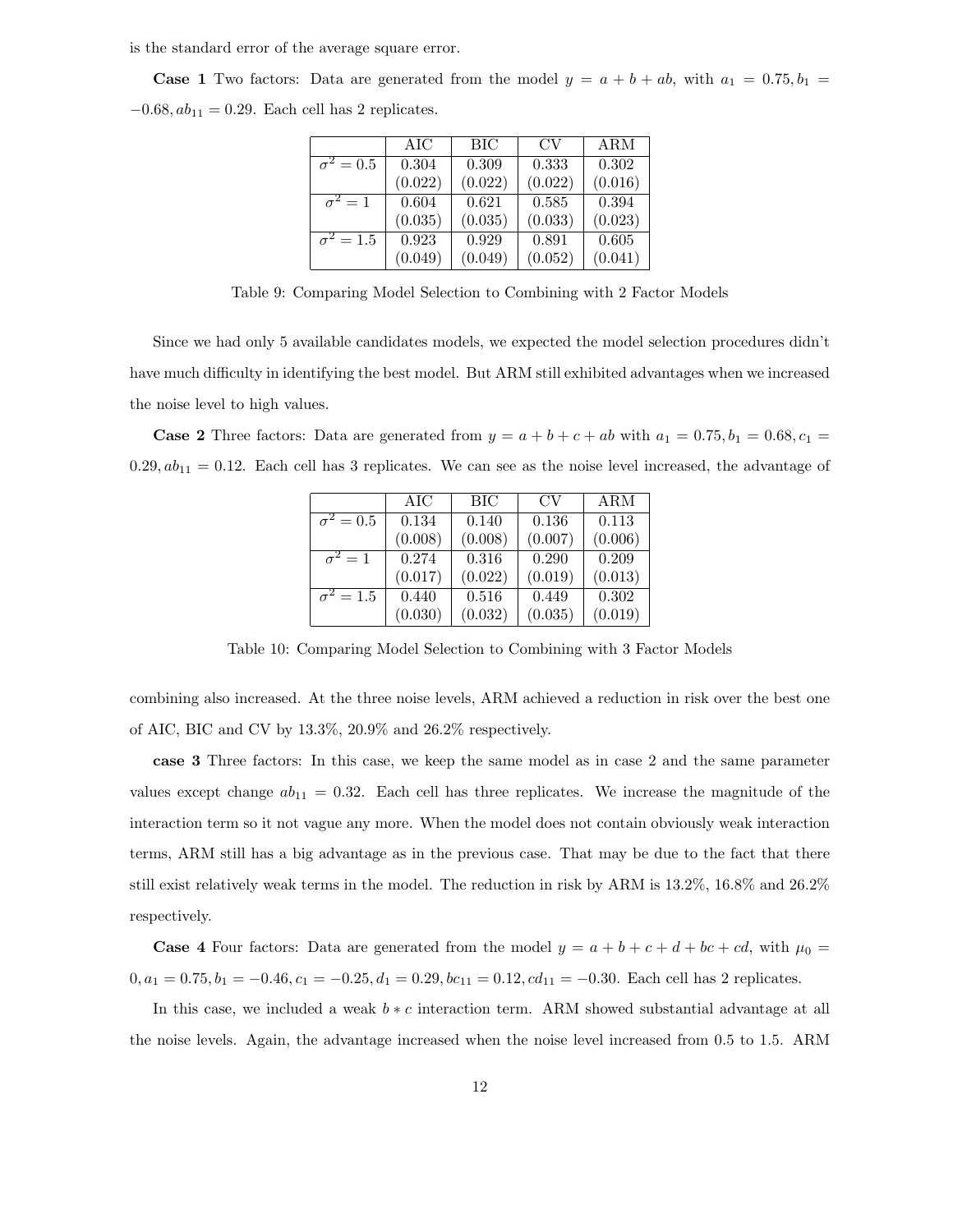|                         | AIC     | <b>BIC</b> | CV.     | ARM     |
|-------------------------|---------|------------|---------|---------|
| $\sigma^2=0.5$          | 0.171   | 0.186      | 0.167   | 0.145   |
|                         | (0.010) | (0.009)    | (0.009) | (0.007) |
| $\overline{\sigma}^2=1$ | 0.327   | 0.369      | 0.343   | 0.272   |
|                         | (0.017) | (0.023)    | (0.019) | (0.015) |
| $\sigma^2=1.5$          | 0.454   | 0.532      | 0.470   | 0.335   |
|                         | (0.028) | (0.031)    | (0.028) | (0.019) |

Table 11: Comparing Model Selection to Combining with 3 Factor Models

|                             | AIC     | <b>BIC</b> | CV      | ARM     |
|-----------------------------|---------|------------|---------|---------|
| $\overline{\sigma^2} = 0.5$ | 0.166   | 0.200      | 0.178   | 0.130   |
|                             | (0.008) | (0.011)    | (0.009) | (0.005) |
| $\sigma^2=1$                | 0.390   | 0.419      | 0.399   | 0.240   |
|                             | (0.018) | (0.016)    | (0.016) | (0.010) |
| $\overline{\sigma^2} = 1.5$ | 0.529   | 0.529      | 0.528   | 0.322   |
|                             | (0.024) | (0.024)    | (0.025) | (0.016) |

Table 12: Comparing Model Selection to Combining with 4 Factor Models

achieved reduction in risk by 21.7%, 38.4 and 39.0% respectively.

**Case 5** Four factors: Data are generated from the model  $y = a + b + c + d$ , with the parameters taking the same values as in case 4. Each cell has 2 replicates. It might be interesting to examine the

|                             | AIC     | BIC     | CV      | ARM     |
|-----------------------------|---------|---------|---------|---------|
| $\overline{\sigma^2} = 0.5$ | 0.134   | 0.149   | 0.140   | 0.094   |
|                             | (0.008) | (0.008) | (0.008) | (0.005) |
| $\sigma^2=1$                | 0.325   | 0.330   | 0.337   | 0.202   |
|                             | (0.019) | (0.016) | (0.018) | (0.009) |
| $\sigma^2 = 1.5$            | 0.399   | 0.444   | 0.418   | 0.245   |
|                             | (0.023) | (0.023) | (0.023) | (0.013) |

Table 13: Comparing Model Selection to Combining with 4 Factor Models

frequency with which AIC, BIC chose the true model. The following table shows the frequency with which the true model was chosen in 100 replications. Note as noise level increased, the frequency with which AIC and BIC chose the true model decreased greatly. That may help explain why they performed much worse than ARM in these scenarios.

The true model contained no obviously weak terms, but ARM still had an advantage even at low noise level. The reduction in risk by ARM was 29.9%, 37.8% and 38.6% respectively. It seems when the true model involves more factors and terms, ARM has potentially bigger advantages (Compare to the 2 factor case). That makes intuitive sense as a more complicated model is more difficult to identify.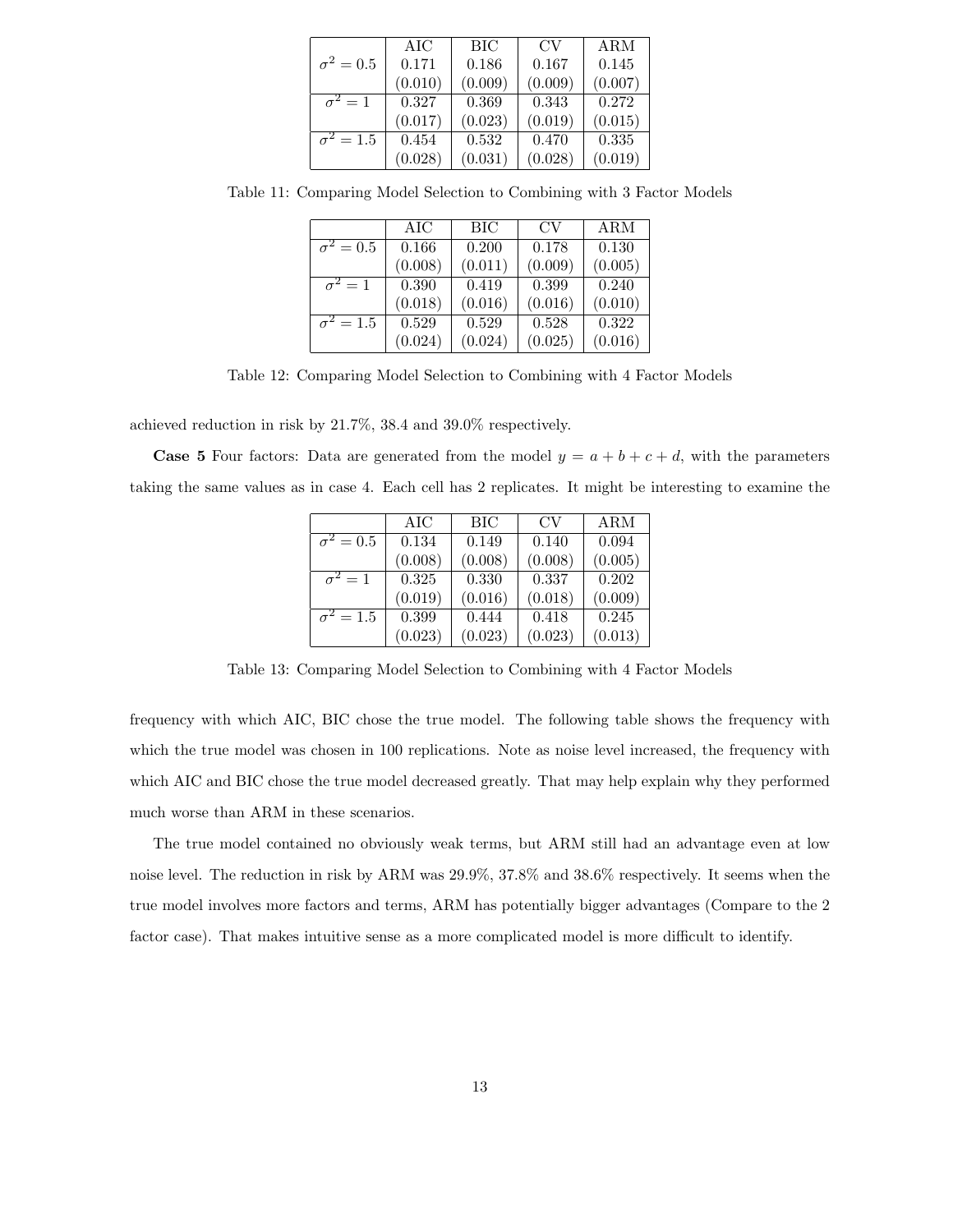|         | Α         | <b>BIC</b> |
|---------|-----------|------------|
| $= 0.5$ | $\lambda$ | 23         |
|         |           | հ          |
| .5      |           |            |

Table 14: Frequency in Selecting True Model with AIC, BIC

### 5.2 Random Models

In order to show that the above results hold in more general cases, we consider random models in this section. A random model is generated in the following way: The list of all possible models for that number of factors is partitioned into groups that have the same number of terms. Call this the model size. A model size is then selected at random. One model from that size class is then selected at random. Parameters for the main effects and the intercept are generated from uniform (-1, 1). The parameters for the interaction terms are generated from uniform (-1, 1) or uniform (-0.3, 0). A noise level of  $\sigma = 1$ is used to generated the data.

Case 1 Three factors: All the parameters are assigned values from uniform (-1, 1). 50 models are generated by the above mentioned procedure. For each model,  $K = 20$  replications are made with  $M = 50$  permutations in each replication to smooth splitting variability in each replication. The box plot in Figure 1 is based on the fifty average square errors from the fifty models.



Figure 1. Comparing Model Selection to Combing with Random Simulation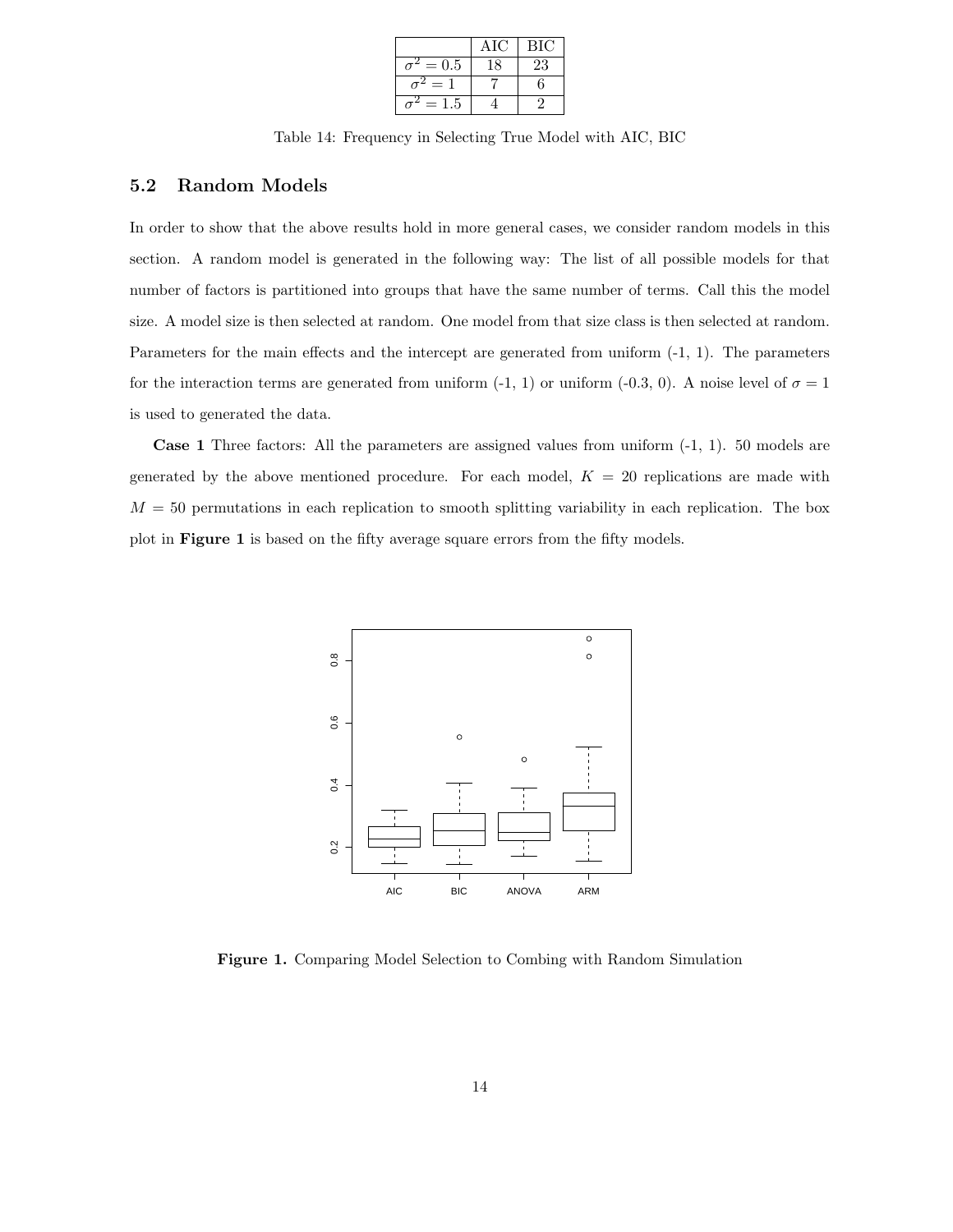Case 2 Three factors: The only difference between case 2 and case 1 is that the parameters of the interactions are generated from uniform (-0.3, 0) and therefore are weaker. The results are shown in Figure 2.



Figure 2. Comparing Model Selection to Combing with Random Simulation

Case 3 Four factors: The parameters of the main terms are generated from uniform (-1, 1). The parameters of the interactions are generated from uniform  $(-0.3, 0)$ . The box plot in **Figure 3** is based on the simulation results from 50 models.

The simulation results from random models reaffirmed our earlier findings: As the true model got more complicated (i.e.,include more terms), the advantage of ARM increased. When the true model contained weak interaction terms (with parameters values generated from uniform (-1, 1)) which hamper the ability of model selection to identify the true model, the gain from ARM also increased substantially.

### 5.3 Data Examples

In this section, we apply ARM to the data sets that were used in section three on instability.

In data sets 1 through 3, which have three replicates in each cell, we randomly spare one data point in each cell as test data and calculate the square prediction error for each method. We repeat the procedure 100 times to average out splitting variability. The average square prediction error based on the 100 replications for each method is in table 15. The number in the parenthesis is the standard error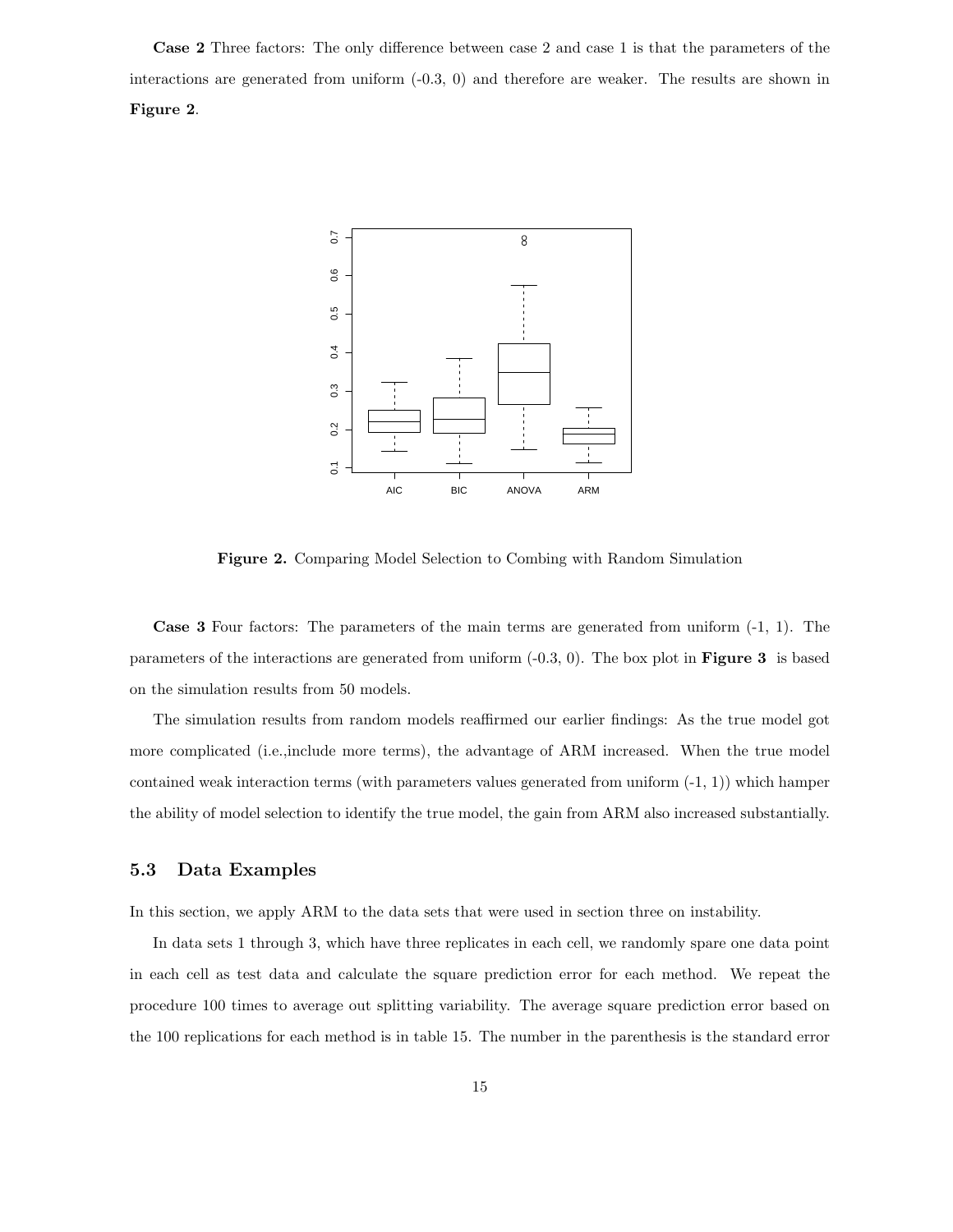

Figure 3. Comparing Model Selection to Combining with Random Simulation

of average square prediction error.

In data sets 4 through 6, each treatment has two observations. We spare one data point from  $N/2$ randomly selected cells as test data. As the remaining observations constitute an unbalanced design, we do not consider the ANOVA method here. The average square prediction errors based on 100 replications are in table 16.

|            | ANOVA   | AIC     | <b>BIC</b> | ARM     |
|------------|---------|---------|------------|---------|
| Data set 1 | 15.761  | 15.761  | 15.761     | 13.464  |
|            | (0.472) | (0.472) | (0.472)    | (0.579) |
| Data set 2 | 1.731   | 2.384   | 2.384      | 2.216   |
|            | (0.053) | (0.127) | (0.127)    | (0.095) |
| Data set 3 | 59.125  | 54.573  | 56.974     | 53.164  |
|            | (1.58)  | (1.48)  | (1.44)     | (1.37)  |

Table 15: Comparing Model Selection to Combining with Data 1 through 3

For the first four data sets, the performance of ARM increases as the instability of the data set increases. After the most stable data set by all measures, data set 2, ARM starts to perform better than the model selection methods. Its advantage in risk increases from 2.6% to 15% and 18.8%. However, the advantage stops increasing for the four factor models holding steady at 12.5% and 12.3%. While the precise relationship between the instability measures and ARM performance is still to be worked out, the evidence here is consistent with an instability threshold past which model combining becomes advantageous.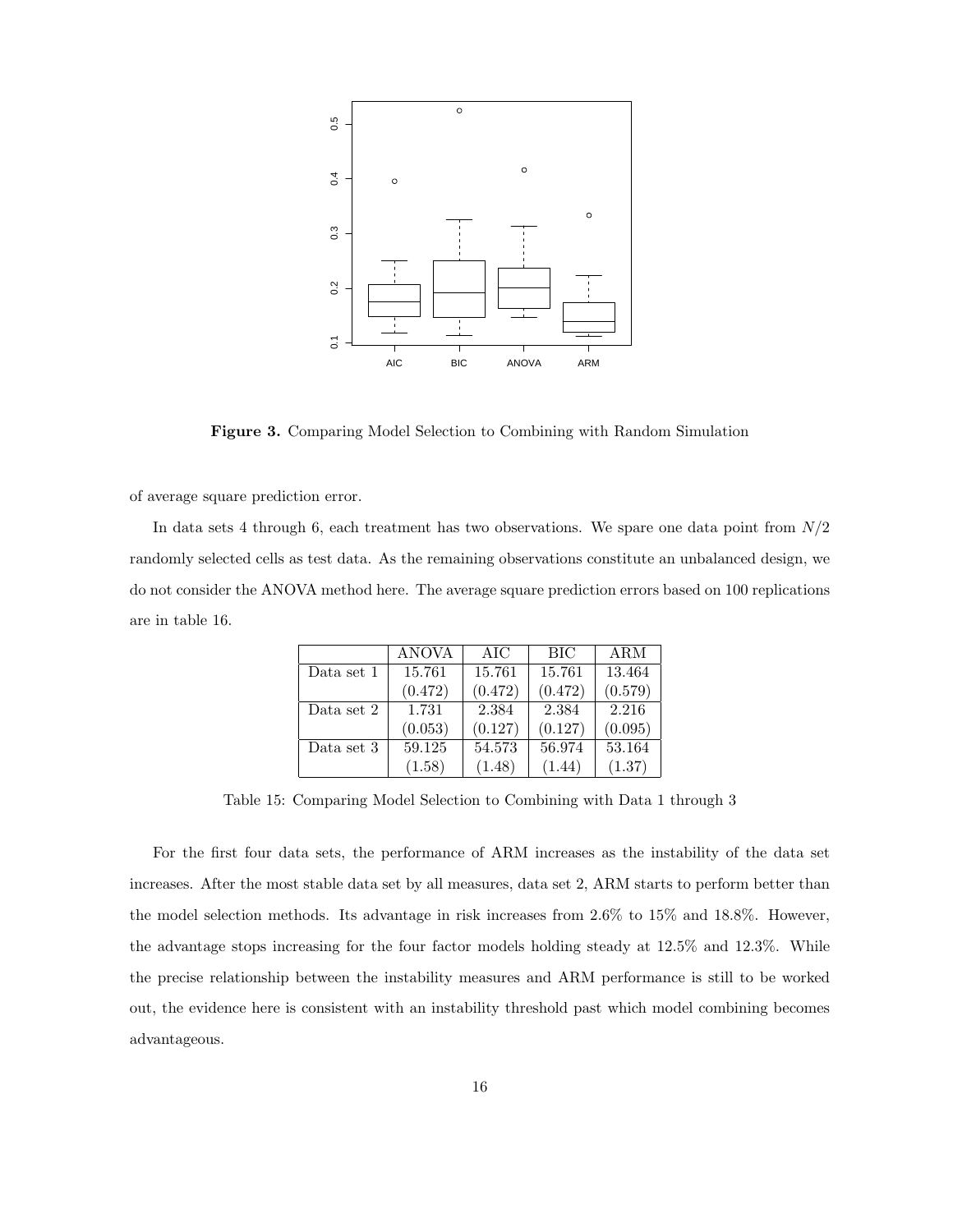|            | AIC     | <b>BIC</b> | ARM     |
|------------|---------|------------|---------|
| data set 4 | 40.027  | 41.537     | 32.501  |
|            | (1.261) | (1.259)    | (1.313) |
| data set 5 | 0.040   | 0.042      | 0.035   |
|            | (0.003) | (0.004)    | (0.002) |
| data set 6 | 15.166  | 15.457     | 13.295  |
|            | (0.527) | (0.461)    | (0.401) |

Table 16: Comparing Model Selection to Combining with Data 4 through 6

## 6 Concluding Remarks

Estimation of cell means is of great importance in experimental designs. Estimation through model selection often leads to unsatisfactory results due to instability associated with model selection. In this paper, we presented several approaches to measuring the instability associated with model selection. Due to the drawbacks of model selection, we proposed the use of a combining method, ARM, to convexly combine the candidate models to try to reduce variability and improve estimation accuracy. Simulation results and data examples demonstrated the advantage of combining over model selection in this setting.

We should also point out some disadvantages of ARM: it is difficult to interpret the estimate; the estimation is computer-intensive and more complex to program than AIC and BIC; and when the sample size is very small, splitting the data may cause problems in estimation (e.g., having more parameters than the number of observations).

Based on the studies we have done so far, we found:

- Model selection usually has large instability in searching for the best model in ANOVA modeling involving three or more factors. The instability tends to increase when more factors are present.
- When a model selection criterion has no difficulty in identifying the best model, model selection usually outperforms ARM.
- ARM has a substantial advantage over model selection when there is high uncertainty in model selection.
- In three and four factor cases, it is computationally feasible to combine all possible models and simply combining all models produce quite satisfactory results. For applications, one can use a model selection method and/or graph inspection to screen out models that are obviously inappropriate to reduce the list of models to be combined.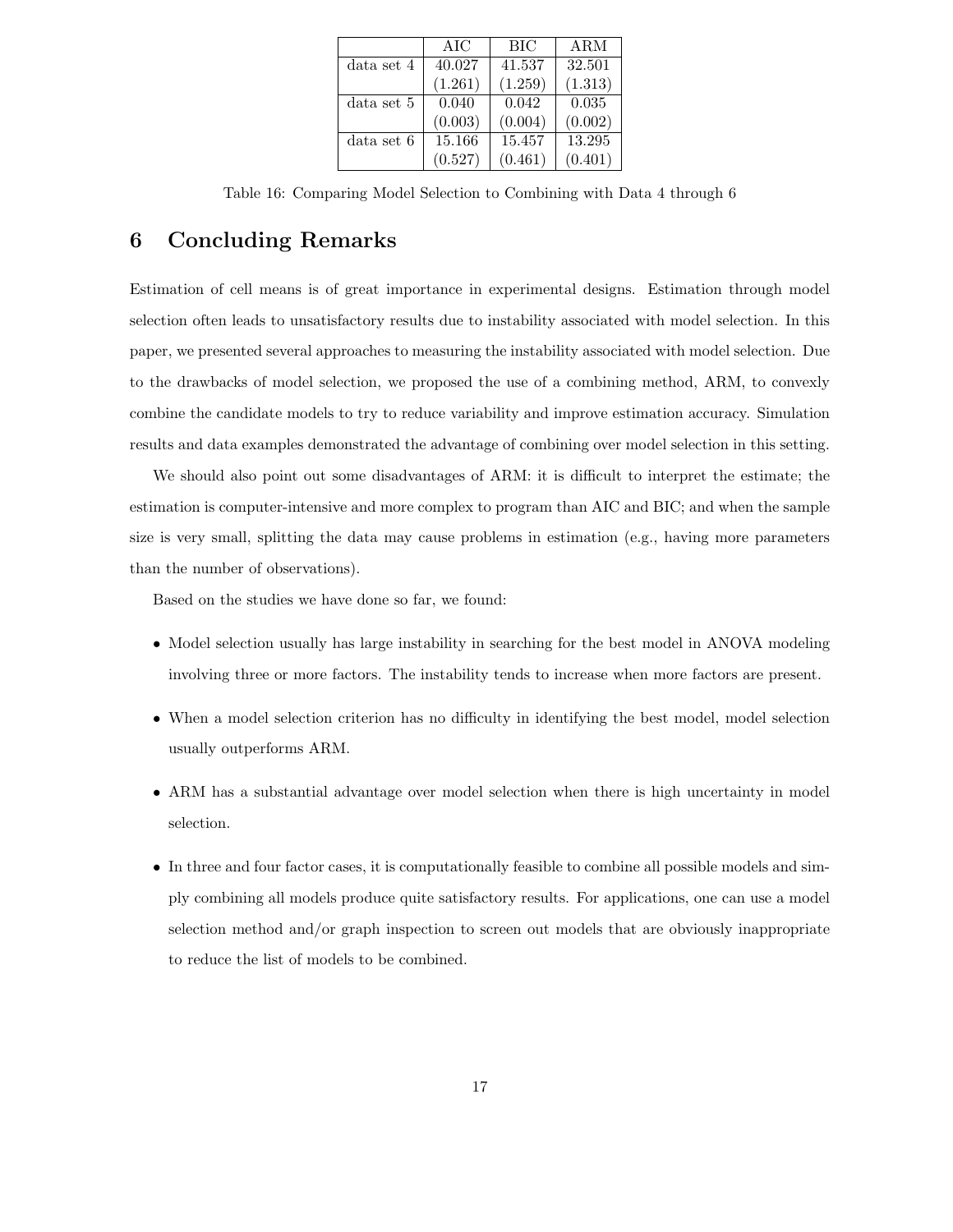## 7 Theory and proof

## 7.1 A risk bound for ARM

**Condition 1:** There exists a constant  $\tau > 0$  such that for all  $k \geq 1$ , with probability one, we have

$$
\sup_{k\geq 1} \|\widehat{\mu}^{(k)} - \mu\|_{\infty} \leq \sqrt{\tau}\sigma
$$

**Condition 2:** The variance estimators  $\hat{\sigma}_k^2$  are not too far away from the true value: there exist constants  $0 < \xi_1 \leq 1 \leq \xi_2 < \infty$  such that

$$
\xi_1 \leq \frac{\widehat{\sigma}_k^2}{\sigma^2} \leq \xi_2
$$

with probability one for all  $k \geq 1$ . The above conditions are satisfied if the estimation function and the error variance are upper and lower bounded by known constants and the estimators are accordingly restricted to that range. Note that the constants  $\tau$ ,  $\xi_1$  and  $\xi_2$  are not used in the combining algorithm.

As in Yang (2001a), for the theoretical result, we study a slightly different estimator from those given earlier. First let us simplify the notation. Split the data into two parts with  $J_1$  and  $J_2$  observations in each cell. Hence the second part of the data contains  $n_2 = J_2N$  observations in total. Stack these  $n_2$ observations into one vector  $Y = (y_1, y_2 \cdots y_{n_2})$ . The data are stacked in the following order: 1) The observations in the same cell are stacked together. 2) For the cell order, we let the last factor change fastest, and let the first factor change slowest. Denote the mean of the cell where  $y_i$  belongs to by  $\mu_i$ . For  $i = n_1 + 1$ , let  $W_{k,i} = 1/K$  and for  $n_1 + 1 \le i \le n$ , let

$$
W_{k,i} = \frac{(\hat{\sigma}_k)^{-(i-n_1-1)} \exp\left(-\frac{1}{2\hat{\sigma}_k^2} \sum_{l=n_1+1}^{i-1} (Y_l - \hat{\mu}_l)^2\right)}{\sum_{k=1}^K (\hat{\sigma}_k)^{-(i-n_1-1)} \exp\left(-\frac{1}{2\hat{\sigma}_k^2} \sum_{l=n_1+1}^{i-1} (Y_l - \hat{\mu}_l)^2\right)}.
$$

Then define

$$
\widetilde{W}_k = \frac{1}{n_2} \sum_{i=n_1+1}^n W_{k,i}.
$$

and let

$$
\widetilde{\mu}_n = \sum_{k=1}^K \widetilde{W}_k \widehat{\mu}_{n_1}^{(k)} \tag{1}
$$

For simplicity, we only give the result with Gaussian errors here.

Theorem 1: Assume that the errors are Gaussian and that Conditions 1 and 2 are satisfied. Then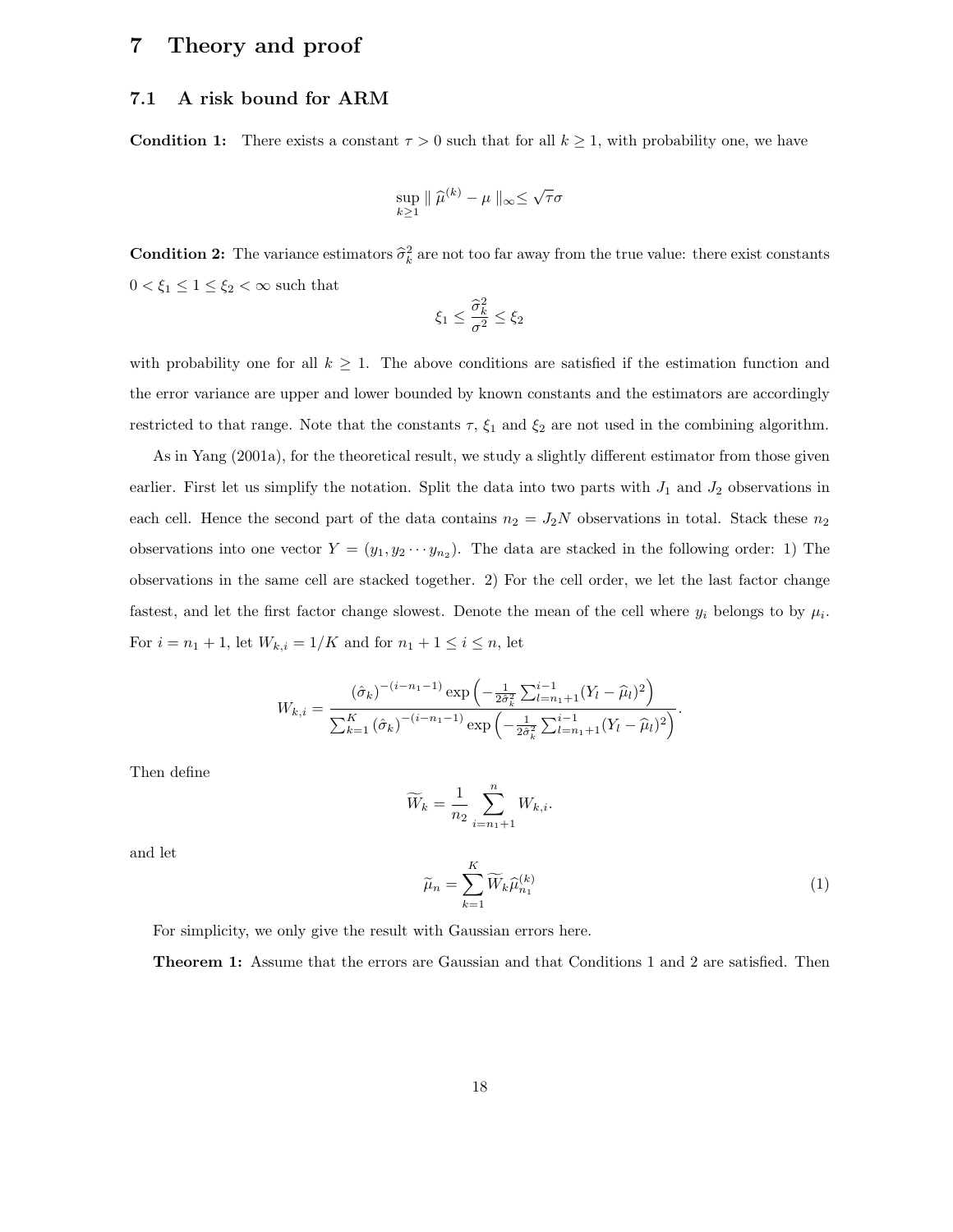the risk of the combined regression estimator satisfies

$$
E \parallel \widetilde{\mu}_n - \mu \parallel^2 \leq (1 + \xi_2 + 9\tau/2) \inf_{j \geq 1} \left( \frac{4\sigma^2 \log K}{n} + \frac{1}{\xi_1} E \parallel \widehat{\mu}_{n_1}^{(k)} - \mu \parallel^2 + C(\xi_1, \xi_2) E(\widehat{\sigma}_{k,n_1}^2 - \sigma^2)^2 \right).
$$

where  $C(\xi_1, \xi_2) = \frac{1/\xi_2 - 1 + \log \xi_2}{\xi_1^2 (1/\xi_2 - 1)^2}$ .

### Remarks:

For ARM, in general, we do not require that at least one of the models is correct. The models may be only approximations as is more realistic in applications. The risk bound for ARM holds regardless of whether there is a true model or not. Note as far as we know, there is no non-asymptotic risk bound on estimators based on model selection.

Regarding the constant  $C(\xi_1, \xi_2)$ , for example, when  $\xi_1 = 1/\xi_2 = 1/2$ ,  $C(\xi_1, \xi_2) \approx 3.1$ . From the result, up to a constant factor and an additive penalty  $(\log K)/n$ , the combined procedure achieves the best performance among  $\hat{\mu}_{n_1}^{(k)}$  plus the risk of variance estimation. Note that when  $\xi_1$  and  $\xi_2$  are around 1 and when  $\tau$  is not large, the multiplicative factor is very reasonable. Roughly speaking, if when the sample size n increases, the estimators chosen to be combined are more and more accurate so that  $\tau \to 0$ and  $\xi_1$  and  $\xi_2$  converge to 1, then basically the multiplicative factor is eventually 2.

Note that the estimator  $\tilde{\mu}_n$  in Theorem 1 as defined by (1) is not exactly the same as  $\tilde{\mu}_n$  given in Section 3.1. The modified estimator is slightly more complicated and computationally more costly (but with the theoretical bound). As in Yang (2001a), the simpler one is recommended in practice.

## 7.2 Proof of theorem 1:

**Proof:** Let  $n_1 = J_1N$  and  $n_2 = J_2N$  be the sizes of the estimation and evaluation portions of the data. Let  $\hat{\mu}^{(k)}$  denote  $\hat{\sigma}_{k}^{(k)}$  and  $\hat{\sigma}_{k}^{2}$  denote  $\hat{\sigma}_{k,n_1}^{2}$  for  $k \geq 1$ . For simplicity in notation, in this proof, we drop the bold face format for a vector. Let

$$
p^{n_2} = \Pi_{i=n_1+1}^{n_2} \frac{1}{\sqrt{2\pi\sigma^2}} \exp\left(-\frac{1}{2\sigma^2}(y_i - \mu_i)^2\right)
$$

and

$$
q^{n_2} = \frac{1}{K} \sum_{k=1}^{K} \Pi_{i=n_1+1}^n \frac{1}{\sqrt{2\pi \hat{\sigma}_k^2}} \exp\left(-\frac{1}{2\hat{\sigma}_k^2} (y_i - \hat{\mu}_i^{(k)})^2\right)
$$
  
= 
$$
\frac{1}{K} \sum_{k=1}^{K} \frac{1}{(2\pi \hat{\sigma}_k^2)^{n_2/2}} \exp\left(-\frac{1}{2} \sum_{i=n_1+1}^{n} \frac{(y_i - \hat{\mu}_i^{(k)})^2}{\hat{\sigma}_k^2}\right).
$$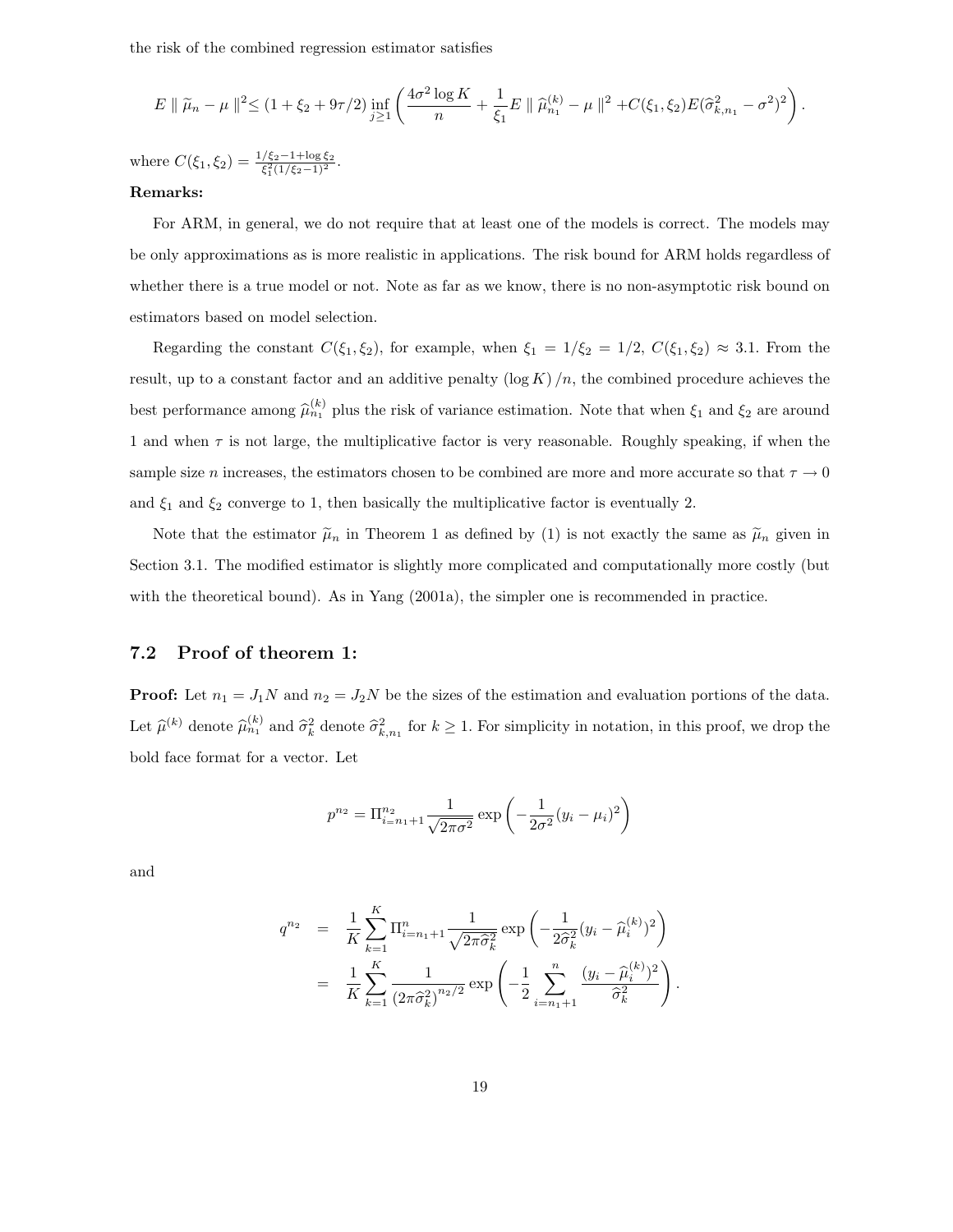Consider  $\log (p^{n_2}/q^{n_2})$ . By monotonicity of the log function, for each fixed  $k^* \geq 1$ , we have

$$
\log (p^{n_2}/q^{n_2}) \leq \log \left( \frac{\left(2\pi\sigma^2\right)^{-n_2/2} \exp \left(-\frac{1}{2} \sum_{i=n_1+1}^n \frac{\left(y_i - \mu_i\right)^2}{\sigma^2}\right)}{\frac{1}{K} \left(2\pi\widehat{\sigma}_{k^*}^2\right)^{-n_2/2} \exp \left(-\frac{1}{2} \sum_{i=n_1+1}^n \frac{\left(y_i - \widehat{\mu}_{i}^{(k)}\right)^2}{\widehat{\sigma}_{k^*}^2}\right)}\right) \n= \log K + \frac{1}{2} \sum_{i=n_1+1}^n \left( \log \frac{\widehat{\sigma}_{k^*}^2}{\sigma^2} + \frac{\left(y_i - \widehat{\mu}_{i}^{(k)}\right)^2}{\widehat{\sigma}_{k^*}^2} - \frac{\left(y_i - \mu_i\right)^2}{\sigma^2} \right).
$$
\n(2)

Taking expectation conditioned on the first part of the data, as denoted by  $E_{n_1}$ , we have

$$
E_{n_1} \left( \log \frac{\widehat{\sigma}_{k^*}^2}{\sigma^2} + \frac{(y_{i_1...i_m,j} - \widehat{\mu}_{i_1...i_m}^{(k)})^2}{\widehat{\sigma}_{k^*}^2} - \frac{(y_{i_1...i_m,j} - \mu_{i_1...i_m})^2}{\sigma^2} \right) = \frac{\|\widehat{\mu}^{(k)} - \mu\|^2}{\widehat{\sigma}_{k^*}^2} + \frac{\sigma^2}{\widehat{\sigma}_{k^*}^2} - 1 - \log \frac{\sigma^2}{\widehat{\sigma}_{k^*}^2}.
$$
 (3)

On the other hand, observe that  $q^{n_2}$  is equal to

$$
\frac{1}{K} \sum_{k=1}^{K} \frac{1}{\sqrt{2\pi\hat{\sigma}_{k}^{2}}} \exp\left(-\frac{1}{2\hat{\sigma}_{k}^{2}}(y_{n_{1}+1} - \hat{\mu}_{n_{1}+1}^{(k)})^{2}\right)
$$
\n
$$
\times \frac{\frac{1}{K} \sum_{k=1}^{K} \frac{1}{(\sqrt{2\pi\hat{\sigma}_{k}^{2}})^{2}} \exp\left(-\frac{1}{2\hat{\sigma}_{k}^{2}}[(y_{n_{1}+1} - \hat{\mu}_{n_{1}+1}^{(k)})^{2} + (y_{n_{1}+2} - \hat{\mu}_{n_{1}+2}^{(k)})^{2})\right)}{\sum_{k=1}^{K} \frac{1}{\sqrt{2\pi\hat{\sigma}_{k}^{2}}} \exp\left(-\frac{1}{2\hat{\sigma}_{k}^{2}}(y_{n_{1}+1} - \hat{\mu}_{n_{1}+2}^{(k)})^{2}\right)}
$$
\n
$$
\times \dots \dots \times \frac{\frac{1}{K} \sum_{k=1}^{K} \frac{1}{(\sqrt{2\pi\hat{\sigma}_{k}^{2}})^{n_{2}}} \exp\left(-\sum_{i=n_{1}+1}^{n} \frac{1}{2\hat{\sigma}_{k}^{2}}(y_{i} - \hat{\mu}_{i}^{(k)})^{2}\right)}{\frac{1}{K} \sum_{k=1}^{K} \frac{1}{(\sqrt{2\pi\hat{\sigma}_{k}^{2}})^{n_{2}-1}} \exp\left(-\sum_{i=n_{1}+1}^{n-1} \frac{1}{2\hat{\sigma}_{k}^{2}}[(y_{i} - \hat{\mu}_{i}^{(k)})^{2}]\right)}
$$

Let  $p_i = \frac{1}{\sqrt{2\pi}}$  $\frac{1}{2\pi\sigma^2} \exp\left(\frac{(y_i-\mu_i)^2}{2\sigma^2}\right)$  $\frac{(-\mu_i)^2}{2\sigma^2}$  and  $g_i = \sum_{k=1}^{K} W_{k,i} \frac{1}{\sqrt{2i}}$  $2\pi\widehat{\sigma}_{k}^{2}$  $\exp\left(-\frac{(y_i-\widehat{\mu}_i^{(k)})^2}{2\widehat{\sigma}^2}\right)$  $2\widehat{\sigma}_k^2$ for  $n_1 + 1 \leq i \leq n$ . It follows by the definition of  $W_{k,i}$  that  $\log (p^{n_2}/q^{n_2}) = \sum_{i=n_1+1}^n \log (\frac{pi}{gi})$ . Together with (2) and (3), under the assumptions on the data, we have

$$
\sum_{i=n_1+1}^{n} E \log \left(\frac{p_i}{g_i}\right) \le \log K + \frac{n_2}{2} E \left(\frac{\|\hat{\mu}^{(k^*)} - \mu\|^2}{\hat{\sigma}_{k^*}^2} + \frac{\sigma^2}{\hat{\sigma}_{k^*}^2} - 1 - \log \frac{\sigma^2}{\hat{\sigma}_{k^*}^2}\right). \tag{4}
$$

Now observe that conditioned on the first part of the data as denoted by  $E'_r$  $n_1$  below, we have

$$
E'_{n_1} \log \left(\frac{p_i}{g_i}\right) = \int p_i \log \frac{p_i}{g_i} dy_i \ge \int \left(\sqrt{p_i} - \sqrt{g_i}\right)^2 dy_i,
$$

where the inequality is the familiar relationship between the Kullback-Leibler divergence and the squared Hellinger distance. The Hellinger distance is lower bounded in terms of the difference of their means as follows (see Lemma 1 of Yang 2001). Let  $p$  and  $g$  be two probability densities on the real line with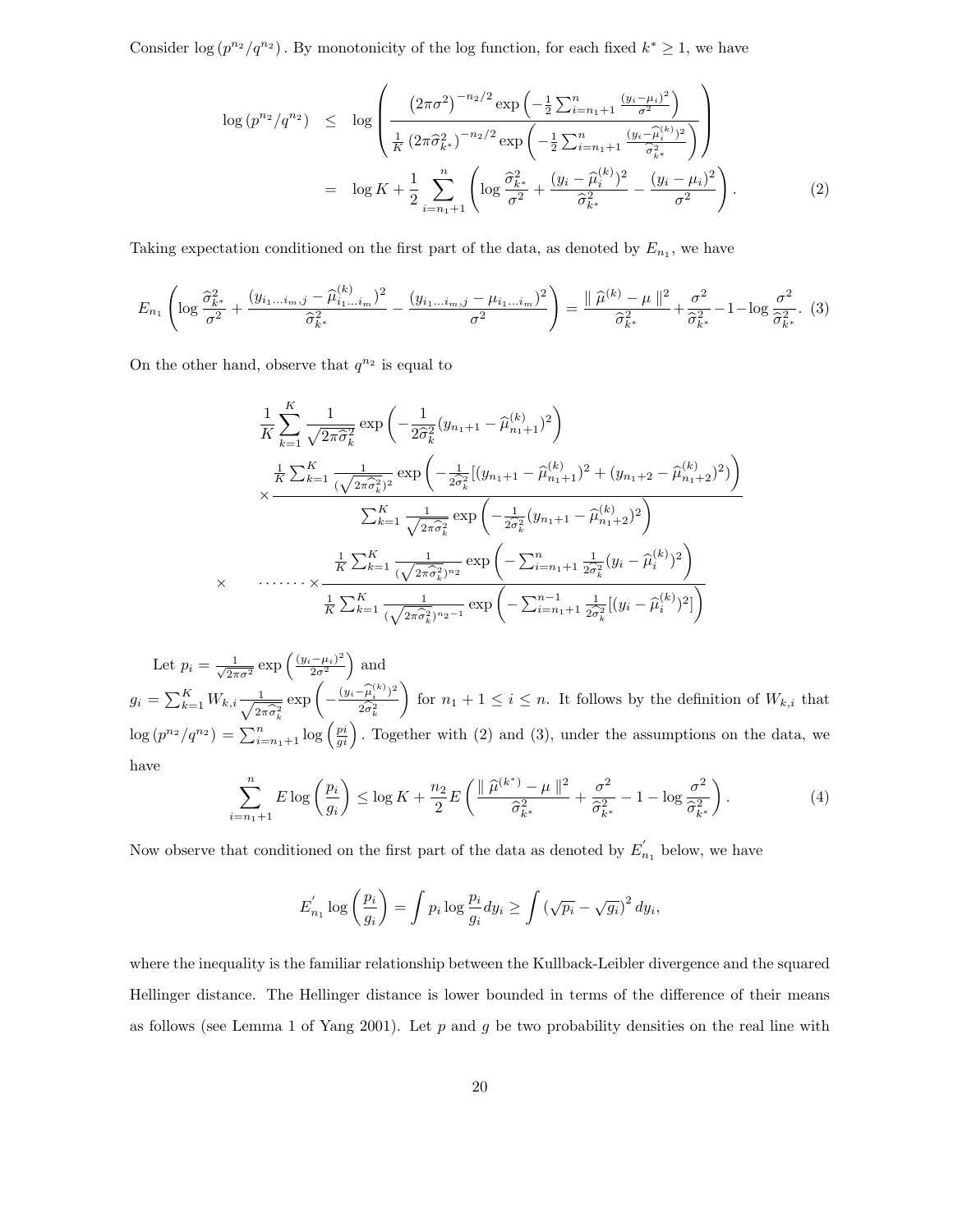respect to a measure  $\nu$ , with means  $\mu_p$  and  $\mu_g$ , variances  $0 < \sigma_p^2 < nfty$  and  $0 < \sigma_g^2 < \infty$  respectively. Then

$$
\int \left(\sqrt{p} - \sqrt{g}\right)^2 d\nu \ge \frac{\left(\mu_p - \mu_g\right)^2}{2\left(\sigma_p^2 + \sigma_g^2\right) + \left(\mu_p - \mu_g\right)^2}.
$$

Under Conditions 1 and 2, it is straightforward to verify that the variance of  $g_i$  is upper bounded by  $\xi_2\sigma^2 + 4\tau\sigma^2$ . Together with that the mean of  $g_i$  (as a density function in  $y_i$ ) is  $\widehat{s}_i = \sum_{k=1}^K W_{k,i}\widehat{\mu}_i$ , we have

$$
E'_{n_1} \log \left(\frac{p_i}{g_i}\right) \ge \frac{(\hat{s}_i - \mu_i)^2}{\sigma^2 (2(1 + \xi_2) + 9\tau)}.
$$

Together with (4), we have

$$
\sum_{i=n_1+1}^{n} E\left(\frac{(\widehat{s}_i - \mu_i)^2}{\sigma^2 \left(2(1+\xi_2) + 9\tau\right)}\right) \le \log K + \frac{n_2}{2} E\left(\frac{\|\widehat{\mu}^{(k)} - \mu\|^2}{\widehat{\sigma}_{k^*}^2} + \frac{\sigma^2}{\widehat{\sigma}_{k^*}^2} - 1 - \log \frac{\sigma^2}{\widehat{\sigma}_{k^*}^2}\right).
$$

By convexity, we have

$$
E\left(\left(\frac{1}{n_2}\sum_{i=n_1+1}^n \widehat{s}_i\right) - \mu_i\right)^2 \leq \frac{1}{n_2}\sum_{i=n_1+1}^n E\left(\widehat{s}_i - \mu_i\right)^2.
$$

Note that  $\frac{1}{n_2} \sum_{i=n_1+1}^{n} \hat{s}_i = \tilde{\mu}_n$ . Thus,

$$
E \|\tilde{\mu}_n - \mu\|^2 \leq \sigma^2 \left(2(1+\xi_2) + 9\tau\right) \left(\frac{\log K}{n_2} + \frac{1}{2}E\left(\frac{\|\hat{\mu}^{(k)} - \mu\|^2}{\hat{\sigma}_{k^*}^2} + \frac{\sigma^2}{\hat{\sigma}_{k^*}^2} - 1 - \log \frac{\sigma^2}{\hat{\sigma}_{k^*}^2}\right)\right).
$$

It is straightforward to verify that if  $x \ge x_0 > 0$ ,  $x-1-\log x \le c_{x_0}(x-1)^2$  for a constant  $c_{x_0} = \frac{x_0-1-\log x_0}{(x_0-1)^2}$ . Together with the fact that the above inequality holds for every  $k^*$ , under Condition 2, it follows

$$
E \parallel \widetilde{\mu}_n - \mu \parallel^2 \le (1 + \xi_2 + 9\tau/2) \inf_{j \ge 1} \left( \frac{4\sigma^2 \log K}{n} + \frac{1}{\xi_1} E \parallel \widehat{\mu}^{(k)} - \mu \parallel^2 + C(\xi_1, \xi_2) E(\widehat{\sigma}_{k^*}^2 - \sigma^2)^2 \right),
$$

where  $C(\xi_1, \xi_2) = \frac{1/\xi_2 - 1 + \log \xi_2}{\xi_1^2 (1/\xi_2 - 1)^2}$ . The conclusion then follows. This completes the proof of Theorem 1.

Acknowledgments This research was supported by the United States National Science Foundation CAREER Grant DMS0094323.

#### References

Allen, D.M. (1974), The relationship between variable selection and Data Augmentation and a Method for Prediction. Technometrics,16,125-127.

Akaike, H. (1973), Information Theory and an Extension of the Maximum Likelihood Principle. Proc. 2nd Int. Symp. Info. Theory, 267-281